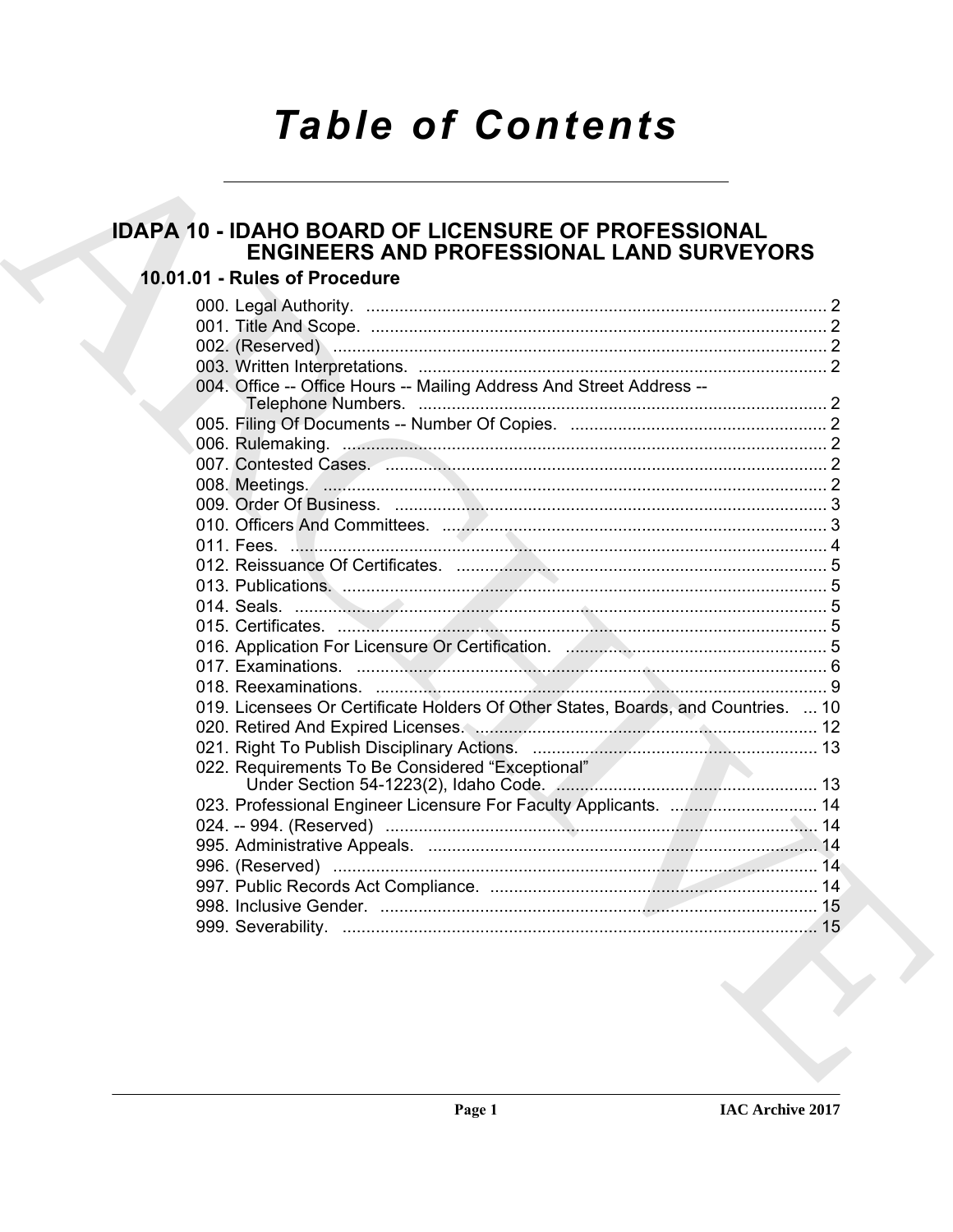#### **IDAPA 10 TITLE 01 CHAPTER 01**

## <span id="page-1-0"></span>**IDAPA 10 - IDAHO BOARD OF LICENSURE OF PROFESSIONAL ENGINEERS AND PROFESSIONAL LAND SURVEYORS**

#### **10.01.01 - RULES OF PROCEDURE**

#### <span id="page-1-2"></span><span id="page-1-1"></span>**000. LEGAL AUTHORITY.**

These rules are promulgated as authorized by Section 54-1208(1), Idaho Code. (7-1-93)

#### <span id="page-1-3"></span>**001. TITLE AND SCOPE.**

**01.** Title. These rules shall be cited in full as the Idaho Board of Licensure of Professional Engineers essional Land Surveyors, IDAPA 10.01.01, "Rules of Procedure." (5-8-09) and Professional Land Surveyors, IDAPA 10.01.01, "Rules of Procedure."

**CHAPTER 01**<br> **IDAPA 10 - IDAPA BOARD OF LICENSIDE OF PROCESSIONAL ENGINEERS**<br> **AND PROFESSIONAL CAND SURVEYORS**<br> **AND PROFESSIONAL CAND SURVEYORS**<br> **ARCHIVE AND TRIVEN AND PROFESSIONAL CAND SURVEYORS**<br> **ARCHIVE AND TRIVE 02.** Scope. These rules include procedures of the Board on matters relating to written interpretations, the office of the Board, filing of documents, rulemaking, contested cases, meetings, order of business, officers and committees, fees, reissuance of certificates, publications, seals, certificates, applications, examinations, reexaminations, licensees or certificate holders of other states and boards, board quorum, right to publish disciplinary actions, requirements to be considered "exceptional" under Section 54-1223(2), Idaho Code. Administrative appeals, public records act compliance, inclusive gender, and severability.

#### <span id="page-1-4"></span>**002. (RESERVED)**

#### <span id="page-1-5"></span>**003. WRITTEN INTERPRETATIONS.**

In accordance with Section 67-5201(19)(b)(iv), Idaho Code, this agency has written statements which pertain to the interpretation of the rules of this chapter, or to the documentation of compliance with the rules of this chapter. These documents are available for public inspection and copying at cost in the main office of this agency. (7-1-93)

#### <span id="page-1-6"></span>**004. OFFICE -- OFFICE HOURS -- MAILING ADDRESS AND STREET ADDRESS -- TELEPHONE NUMBERS.**

The office of the Board shall be at 1510 E. Watertower St., Ste. 110, Meridian, Idaho 83642-7993. Normal office hours shall be from 7 a.m. to 4 p.m., Monday through Friday, except holidays as recognized by the state of Idaho. The mailing address shall be the same as the street address. The telephone number shall be (208) 373-7210. The telephone number for the facsimile machine shall be (208) 373-7213. The telephone number for the TDD relay shall be 1-800-<br>(4-11-06) 377-3529. (4-11-06)

#### <span id="page-1-7"></span>**005. FILING OF DOCUMENTS -- NUMBER OF COPIES.**

All documents in rulemaking or contested cases must be filed with the Executive Director of the Board. Unless otherwise specifically required, only the original document must be filed. (4-5-00) otherwise specifically required, only the original document must be filed.

#### <span id="page-1-8"></span>**006. RULEMAKING.**

All matters relating to rulemaking by the Board shall be in accordance with the Attorney General's Rules, IDAPA 04.11.01, "Idaho Rules of Administrative Procedure of the Attorney General." (4-22-94)

#### <span id="page-1-9"></span>**007. CONTESTED CASES.**

All matters relating to contested cases before the Board shall be in accordance with the Attorney General's Rules, IDAPA 04.11.01, "Idaho Rules of Administrative Procedure of the Attorney General." (4-22-94) IDAPA 04.11.01, "Idaho Rules of Administrative Procedure of the Attorney General."

#### <span id="page-1-11"></span><span id="page-1-10"></span>**008. MEETINGS.**

The annual meeting of the Board shall be held in June. Other regular meetings shall be held at such times and places as the Board may designate. The Chairman may call special meetings when deemed necessary and shall call special meetings upon the written request of three (3) members of the Board. The Executive Director shall notify members in writing, at least ten (10) days in advance of the date, time and place of each meeting, and shall also provide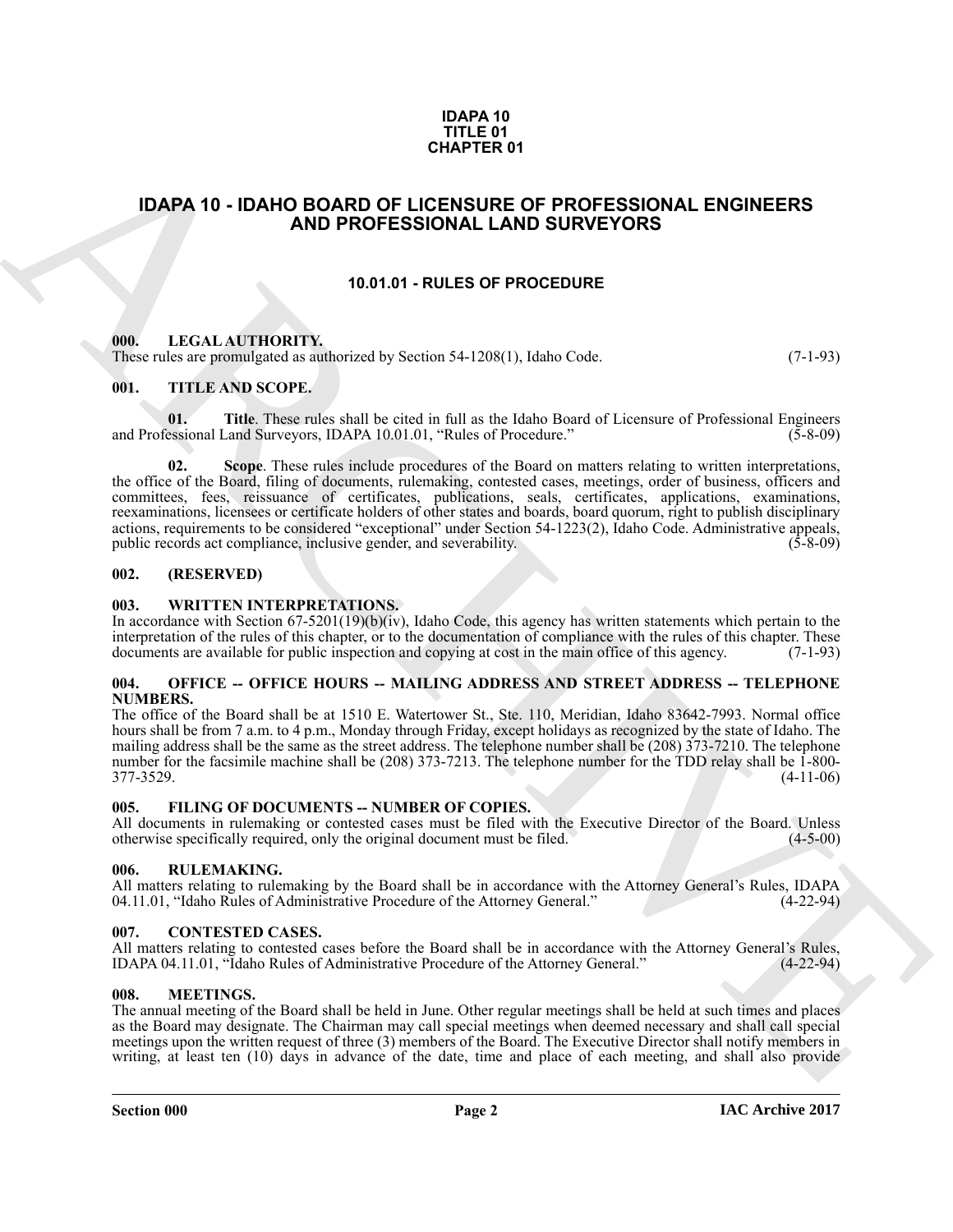<span id="page-2-7"></span><span id="page-2-6"></span><span id="page-2-0"></span>

|      |                             | <b>IDAHO ADMINISTRATIVE CODE</b><br><b>Professional Engineers and Land Surveyors</b>                                                                                                          | <b>IDAPA 10.01.01</b><br><b>Rules of Procedure</b> |
|------|-----------------------------|-----------------------------------------------------------------------------------------------------------------------------------------------------------------------------------------------|----------------------------------------------------|
|      |                             | appropriate public notice of each meeting.                                                                                                                                                    | $(4-5-00)$                                         |
| 009. |                             | <b>ORDER OF BUSINESS.</b>                                                                                                                                                                     |                                                    |
|      | 01.                         | Agenda Titles and Sequence. Order of Business shall be as follows:                                                                                                                            | $(7-1-93)$                                         |
|      | a.                          | Reading of minutes.                                                                                                                                                                           | $(7-1-93)$                                         |
|      | b.                          | Review and approval of consent agenda.                                                                                                                                                        | $(3-30-01)$                                        |
|      | c.                          | Unfinished business.                                                                                                                                                                          | $(7-1-93)$                                         |
|      | d.                          | New business.                                                                                                                                                                                 | $(7-1-93)$                                         |
|      | e.                          | Consideration of applications.                                                                                                                                                                | $(3-30-01)$                                        |
|      | f.                          | Consideration of disciplinary matters.                                                                                                                                                        | $(3-30-01)$                                        |
|      | g.                          | Adjournment.                                                                                                                                                                                  | $(7-1-93)$                                         |
|      | 02.                         | Governing by Roberts Rules of Order. Roberts Rules of Order shall govern procedure of the<br>Board except as otherwise provided by these rules.                                               | $(7-1-93)$                                         |
| 010. |                             | OFFICERS AND COMMITTEES.                                                                                                                                                                      |                                                    |
|      | 01.                         | Duties of Chairman. The Chairman shall be the executive head of the Board and shall: preside at<br>meetings; appoint committees; perform all duties pertaining to the office of the Chairman. | $(7-1-93)$                                         |
|      | 02.                         | Duties of Vice Chairman. The Vice Chairman shall, in the absence or incapacity of the Chairman,<br>exercise the duties and possess all the powers of the Chairman.                            | $(7-1-93)$                                         |
|      | 03.                         | Duties of Secretary. The Secretary shall, with the assistance of the Executive Director and staff,<br>and under the direction of the Board, perform the following functions and duties:       | $(4-5-00)$                                         |
|      | a.                          | Keep correct minutes of the Board;                                                                                                                                                            | $(7-1-93)$                                         |
|      | b.                          | Furnish a copy of all minutes to each member of the Board;                                                                                                                                    | $(7-1-93)$                                         |
|      | c.                          | Send written notice of regular and special meetings of the Board to each Board member not less<br>than ten (10) days in advance thereof, as well as provide appropriate public notice;        | $(7-1-93)$                                         |
|      | d.<br>thereof by the Board; | Review each application for licensure or certification for essential data prior to consideration                                                                                              | $(5-8-09)$                                         |
|      | e.                          | Verify qualifications, experience and character of the applicants;                                                                                                                            | $(7-1-93)$                                         |
|      | f.                          | Make arrangements for examinations, interviews and hearings;                                                                                                                                  | $(7-1-93)$                                         |
|      | g.                          | Report to the Board members the results of every examination and other evidence of qualifications,<br>with recommendations to the Board;                                                      | $(7-1-93)$                                         |
|      | h.                          | Assist in the investigations of complaints and charges and arrange for hearings by the Board;                                                                                                 | $(7-1-93)$                                         |
|      | i.                          | Prepare and present the required annual report and roster as the Board may direct;                                                                                                            | $(7-1-93)$                                         |
|      | j.                          | Keep all records, including minutes, register of applicants for licensure and the roster of licensees                                                                                         |                                                    |

#### <span id="page-2-8"></span><span id="page-2-3"></span><span id="page-2-2"></span><span id="page-2-1"></span>**010. OFFICERS AND COMMITTEES.**

<span id="page-2-5"></span><span id="page-2-4"></span>

|  | Keep correct minutes of the Board; |  |  |  |  |  | $(7-1-93)$ |
|--|------------------------------------|--|--|--|--|--|------------|
|--|------------------------------------|--|--|--|--|--|------------|

| Furnish a copy of all minutes to each member of the Board; | $(7-1-93)$ |
|------------------------------------------------------------|------------|
|------------------------------------------------------------|------------|

- **e.** Verify qualifications, experience and character of the applicants; (7-1-93)
- **f.** Make arrangements for examinations, interviews and hearings; (7-1-93)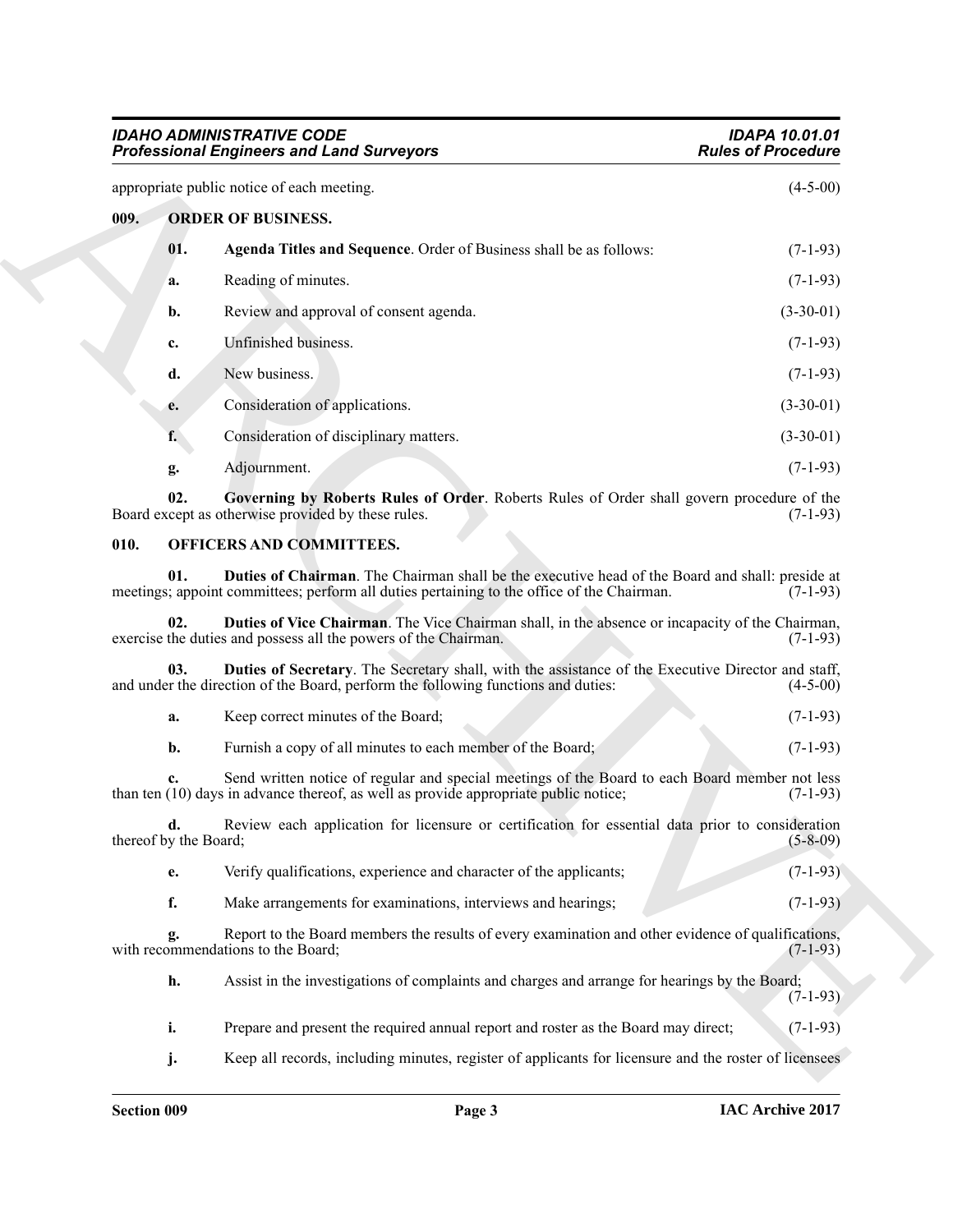#### <span id="page-3-5"></span>*IDAHO ADMINISTRATIVE CODE IDAPA 10.01.01* **Professional Engineers and Land Surveyors**

|                             | <b>Professional Engineers and Land Surveyors</b>                                                                                                                                                                                                                                                                                                                                                                   | <b>Rules of Procedure</b> |
|-----------------------------|--------------------------------------------------------------------------------------------------------------------------------------------------------------------------------------------------------------------------------------------------------------------------------------------------------------------------------------------------------------------------------------------------------------------|---------------------------|
| and certificate holders;    |                                                                                                                                                                                                                                                                                                                                                                                                                    | $(5-8-09)$                |
| k.                          | Attend to all official correspondence of the Board;                                                                                                                                                                                                                                                                                                                                                                | $(7-1-93)$                |
| l.                          | Perform all other duties as directed by the Board; and                                                                                                                                                                                                                                                                                                                                                             | $(3-29-10)$               |
| m.                          | Otherwise perform all the duties normally pertaining to the Office of Secretary.                                                                                                                                                                                                                                                                                                                                   | $(7-1-93)$                |
| 04.                         | Duties and Qualifications of Executive Director. The Executive Director of the Board of<br>Licensure of Professional Engineers and Professional Land Surveyors shall:                                                                                                                                                                                                                                              | $(5-8-09)$                |
| a.                          | Not be a member of the Board.                                                                                                                                                                                                                                                                                                                                                                                      | $(7-1-93)$                |
| b.                          | Be a licensed professional engineer or professional land surveyor in the state of Idaho and possess<br>other qualifications required for members of the Board.                                                                                                                                                                                                                                                     | $(5-8-09)$                |
| $c_{\cdot}$                 | Hold office at the pleasure of the Board.                                                                                                                                                                                                                                                                                                                                                                          | $(7-1-93)$                |
| d.                          | Receive such compensation as the Board may determine.                                                                                                                                                                                                                                                                                                                                                              | $(7-1-93)$                |
| е.                          | Perform such other duties as may from time to time be assigned by the Board.                                                                                                                                                                                                                                                                                                                                       | $(7-1-93)$                |
| 05.                         | Surety Bond. To comply with the requirements of Section 41-3502, Idaho Code, state officials and<br>state employees are covered by blanket bond with the premium prorated to the several departments and agencies. The<br>portion of cost prorated to the Board of Licensure of Professional Engineers and Professional Land Surveyors shall be<br>paid from the "Professional Engineers and Land Surveyors" Fund. | $(5-8-09)$                |
| 06.                         | <b>Committees.</b> Regular and special committees of the Board shall perform the duties assigned to<br>them and shall present reports to the Board at the time specified or at the earliest regular or special meeting of the<br>Board. A special voluntary committee from the public, which may include members of the Board, may be formed to<br>render special services as the Board may assign to them.        | $(7-1-93)$                |
| FEES.<br>011.               |                                                                                                                                                                                                                                                                                                                                                                                                                    |                           |
| 01.                         | Applications and Renewals. All fees shall be set by the Board in the following categories and<br>shall in no event be more than the amount specified in Sections $54-1213$ , $54-1214$ , $54-1216$ , $54-1219$ and $54-1223$ ,<br>Idaho Code. Fees are not refundable.                                                                                                                                             | $(4-5-00)$                |
| a.                          | Licensure as a professional engineer or professional land surveyor by examination.                                                                                                                                                                                                                                                                                                                                 | $(5-8-09)$                |
| b.                          | Reinstatement of a retired or expired license.                                                                                                                                                                                                                                                                                                                                                                     | $(3-25-16)$               |
|                             | Certification for a business entity applying for a certificate of authorization to practice or offer to<br>practice engineering or land surveying.                                                                                                                                                                                                                                                                 | $(3-15-02)$               |
| d.                          | Renewals for professional engineers, retired professional engineers, professional land surveyors,<br>retired professional land surveyors, engineer interns, land surveyor interns, and business entities.                                                                                                                                                                                                          | $(3-25-16)$               |
|                             | Licensure for professional engineers or professional land surveyors by comity.                                                                                                                                                                                                                                                                                                                                     | $(5 - 8 - 09)$            |
| e.                          |                                                                                                                                                                                                                                                                                                                                                                                                                    |                           |
| 02.<br>54-1216, Idaho Code. | Late or Denied Renewals. Failure on the part of any licensee or business entity to renew their<br>license or certificate of authorization prior to their expiration shall not deprive such persons or business entity of the<br>right of renewal, but the fees to be paid for renewal after their expiration shall be increased as prescribed in Section                                                           | $(3-29-10)$               |

#### <span id="page-3-6"></span><span id="page-3-4"></span><span id="page-3-2"></span><span id="page-3-0"></span>**011. FEES.**

<span id="page-3-7"></span><span id="page-3-3"></span><span id="page-3-1"></span>

| а. | Licensure as a professional engineer or professional land surveyor by examination. | $(5-8-09)$  |
|----|------------------------------------------------------------------------------------|-------------|
|    | Reinstatement of a retired or expired license.                                     | $(3-25-16)$ |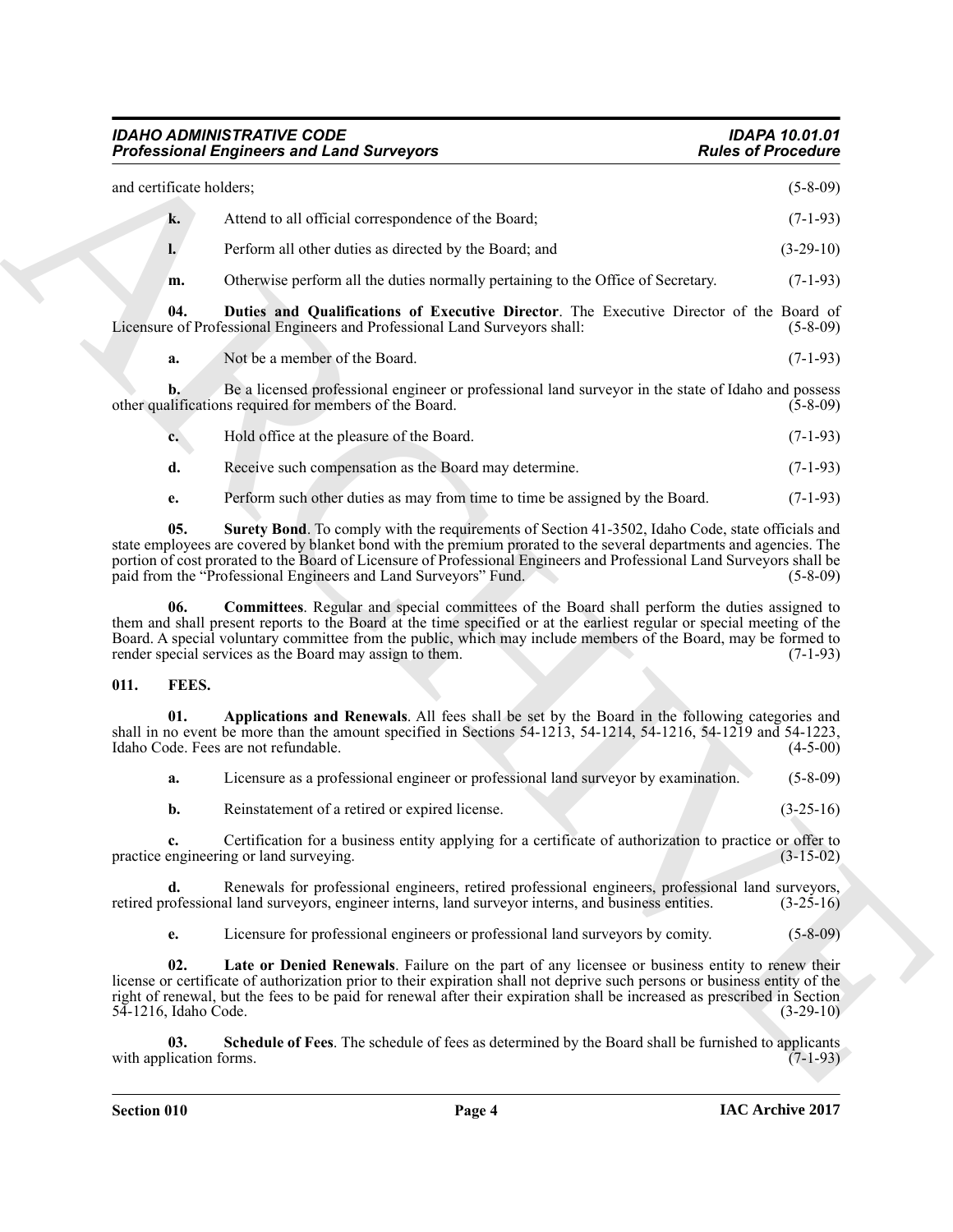#### <span id="page-4-13"></span><span id="page-4-0"></span>**012. REISSUANCE OF CERTIFICATES.**

A new certificate of licensure or authorization, to replace any certificate lost, destroyed or mutilated, may be issued upon written request and payment of fee of ten dollars (\$10). (3-25-16)

#### <span id="page-4-9"></span><span id="page-4-1"></span>**013. PUBLICATIONS.**

<span id="page-4-10"></span>**Annual Report**. An annual report shall be submitted to the governor, the contents of which shall provisions of Section 54-1210, Idaho Code. (7-1-93) comply with the provisions of Section 54-1210, Idaho Code.

<span id="page-4-12"></span>**02. Roster**. A roster of professional engineers, professional land surveyors, engineer interns, land surveyor interns, and engineering and land surveying business entities in good standing and licensees and certificate holders in the retired status as provided in these rules shall be maintained in an electronic format available to the public. Those licensees who choose to place their license in retired status shall be listed as retired in the roster.

 $(3-25-16)$ 

<span id="page-4-11"></span>**03. News Bulletins and Online Information**. News bulletins shall be published at least two (2) times each year. The news bulletins and other news postings may be made available online to all licensees and certificate holders for the purpose of sharing information on board activities and actions. (3-25-16)

#### <span id="page-4-14"></span><span id="page-4-2"></span>**014. SEALS.**

<span id="page-4-15"></span>**01. Official Seal of Board**. The official seal of this Board shall consist of the seal of the state of Idaho, surrounded with the words "Board of Professional Engineers and Professional Land Surveyors" and "State of Idaho."  $(7-1-93)$ 

<span id="page-4-17"></span>**02. Standard Seals for Engineers and Land Surveyors**. The Board shall adopt standard seals for use by licensed professional engineers and professional land surveyors as prescribed by Section 54-1215, Idaho Code.<br>Seals prepared and approved prior to July 1, 2008 are valid for continued use. (5-8-09) Seals prepared and approved prior to July 1, 2008 are valid for continued use.

<span id="page-4-16"></span>**03. Seal for Professional Engineer/Land Surveyor**. Engineers obtaining licensure as land surveyors under the changes to Section 54-1217, Idaho Code, by the 1978 Legislature shall use the seal showing licensure as a Professional Engineer and Land Surveyor as adopted by the Board. Seals prepared and approved prior to July 1, 2008 are valid for continued use. (5-8-09)

#### <span id="page-4-8"></span><span id="page-4-3"></span>**015. CERTIFICATES.**

Certificates of licensure or authorization issued by the Board shall be displayed in the place of business. (5-8-09)

#### <span id="page-4-4"></span>**016. APPLICATION FOR LICENSURE OR CERTIFICATION.**

<span id="page-4-7"></span><span id="page-4-5"></span>**01. Forms**. Application forms for licensure as a professional engineer, or professional land surveyor, certification as an engineer intern, land surveyor intern or certificates of authorization to practice or offer to practice engineering or land surveying by a business entity may be obtained from the office of the Executive Director of the Board of Professional Engineers and Professional Land Surveyors. (5-8-09) Board of Professional Engineers and Professional Land Surveyors.

Profits around Empire can sell fund Surveyors<br>
12. **RECENT UNITED CONTINENTS**<br>
13. **RECENT INTERFERENCES**<br>
13. **ARCHIVENTS CONTINENTS (CONTINENTS)**<br>
14. **ARCHIVENTS CONTINENTS**<br>
14. **PERD INTERFERENCE CONTINENTS (CONTINEN 02. Completion of Application**. Applications shall be made on such forms as may be prescribed by the Board. All forms, references, transcripts and other written materials shall be in English pursuant to Section 72-121, Idaho Code. An application that is not fully completed by the applicant need not be considered or acted upon by the Board. The application by a business entity for a certificate of authorization to practice or offer to practice engineering or land surveying must set forth its address, and name and address of the individual, or individuals, duly licensed to practice engineering or land surveying in this state, who will be in responsible charge of engineering or land surveying services offered or rendered by the business entity in this state. (4-11-15)

<span id="page-4-6"></span>**03. Dates of Submittal and Experience Cutoff Date**. Examinations may be given in various formats and different submittal dates apply depending on the examination format. For examinations administered once or twice a year in the Spring and Fall, there is an examination assignment cutoff date that varies depending on the actual date of the examination. (3-25-16) date of the examination.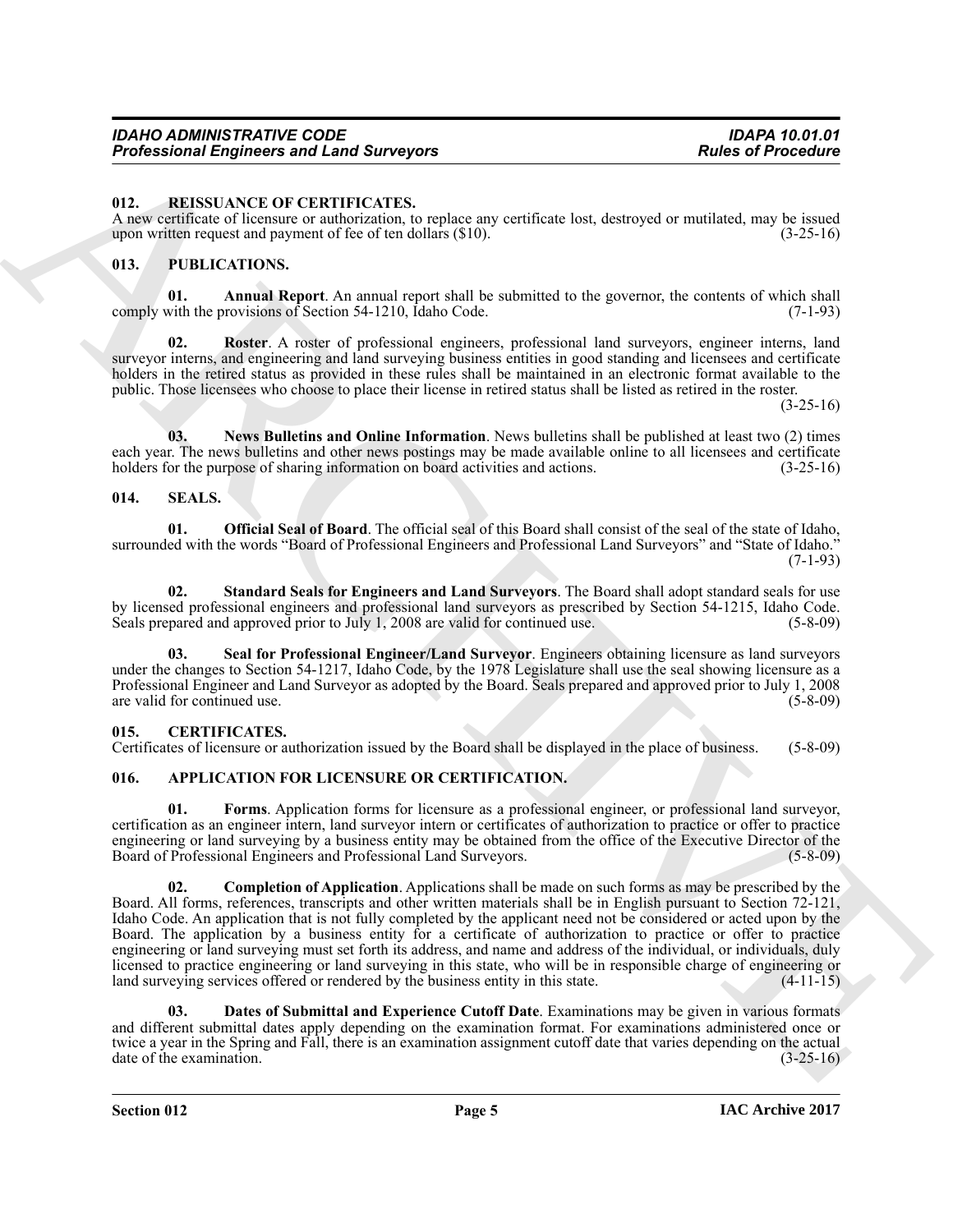| <b>IDAHO ADMINISTRATIVE CODE</b>                 |  |  |
|--------------------------------------------------|--|--|
| <b>Professional Engineers and Land Surveyors</b> |  |  |

For examinations administered in a computer-based format during testing windows, there is no deadline for submittal of the application and the applicant, if assigned to the exam, will be allowed to test during the current testing window, if open on the date of the letter notifying of assignment, or during the next two (2) available testing windows. Failure to test during these periods will void the assignment. (3-25-16)

**b.** For examinations administered continuously in a computer-based format, there is no deadline for submittal of the application and the applicant, if assigned to the exam, will be allowed to test during a nine (9) month period beginning on the date of the letter notifying of assignment. Failure to test during this period will void the assignment. (3-25-16)

**c.** In order for the Board to be able to verify experience, only experience up to the date of submittal of the application will be considered as valid. Experience anticipated between the date of the application submittal and the date of the examination or issuance of license or certificate will not be considered.  $(3-25-16)$ the date of the examination or issuance of license or certificate will not be considered.

<span id="page-5-4"></span>**d.** Applications for certification as engineering or surveying interns are submitted after passing the Fundamentals of Engineering or the Fundamentals of Surveying examination and providing evidence of graduation with educational credentials required by Subsection 017.02 of this chapter. (3-25-16) with educational credentials required by Subsection  $017.02$  of this chapter.

Profits around Empiricans and Lend Surveyors<br>
For the system and Lend Surveyors<br>
Southwest projection in a compare based on a compare based on the system and the system of the system and<br>
southwest projection in a compare **04. Residency Requirement**. Except for military personnel stationed in the state of Idaho on military orders, and except for persons employed full-time in the state of Idaho, only residents of the state of Idaho and students enrolled at an Idaho university or college may qualify for assignment to professional examinations for initial licensure or certification as an intern. The board will accept as proof of Idaho residency a valid Idaho issued driver's license, a utility bill issued within the last sixty (60) days with an Idaho address in the name of the applicant, a statement from a financial institution issued within the last sixty (60) days to the applicant at an Idaho address, proof of current voter registration in Idaho, or current Idaho vehicle registration in the name of the applicant. The board will accept as proof of full-time employment in the state of Idaho an affidavit from the Idaho employer stating employment status. The Board will accept a valid student identification card as proof of enrollment at an Idaho<br>(3-25-16) (3-25-16) university or college.

<span id="page-5-1"></span>**05. Confidentiality of References**. All information received from references named by the applicant shall be held in confidence by the Board except as provided by Section 74-113, Idaho Code. Neither members of the Board nor relatives of the applicant by blood or marriage shall be named or accepted as references. (5-8-09)

<span id="page-5-3"></span>**06. Minimum Standards -- References**. An applicant may not be admitted to the examination until satisfactory replies have been received from a minimum of five (5) of his references for professional engineers or land surveyors. It shall be the responsibility of each applicant to furnish references with the forms prescribed by the Board. (3-29-12) Board. (3-29-12)

<span id="page-5-2"></span>**07. Minimum Boundary Survey Experience**. The board shall require a minimum of two (2) years v survey experience as a condition of professional land survey ricensure. (3-25-16) boundary survey experience as a condition of professional land surveyor licensure.

#### <span id="page-5-5"></span><span id="page-5-0"></span>**017. EXAMINATIONS.**

<span id="page-5-7"></span>**Special or Oral Examination**. Examinations for licensure as a professional engineer or professional land surveyor, or certification as an engineer intern or land surveyor intern will be held on dates and at times and places to be determined by the Board. Special oral or written examinations may be given by the Board as necessary. (3-29-10) necessary.  $(3-29-10)$ 

<span id="page-5-6"></span>**02. Eligibility for Examinations, Educational Requirements**. The application for licensure as a professional engineer or professional land surveyor together with a passing score on the written ethics questionnaire or Idaho specific land surveying examination, shall be considered in the determination of the applicant's eligibility. Each applicant must meet the minimum requirements as set forth in Section 54-1212, Idaho Code, before being assigned to any professional examination. (3-25-16) assigned to any professional examination.

**a.** In regard to educational requirements, the Board will consider as unconditionally approved only those engineering programs that are accredited either by the Engineering Accreditation Commission (EAC) of ABET,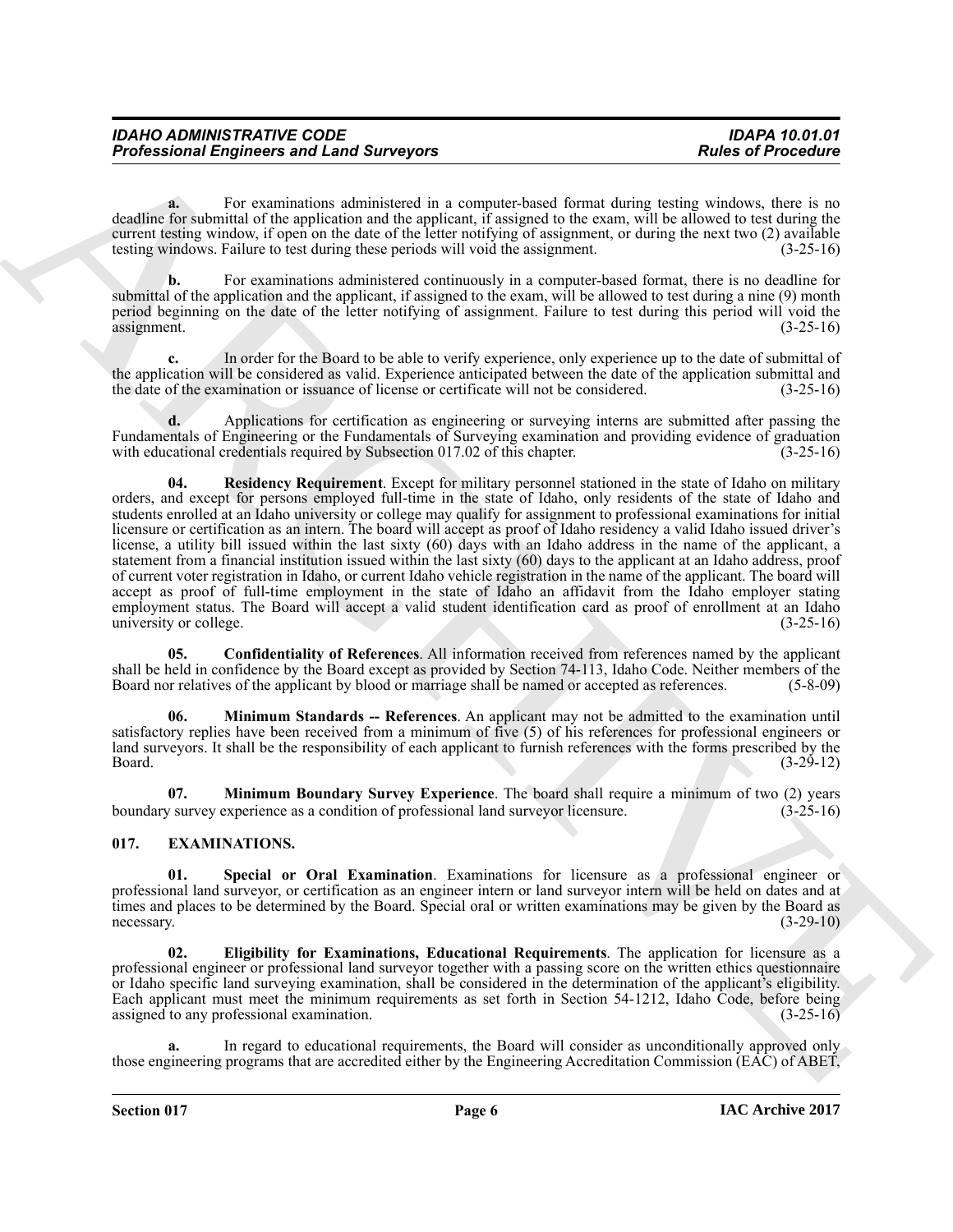| <b>IDAHO ADMINISTRATIVE CODE</b>                 | <b>IDAPA 10.01.01</b>     |
|--------------------------------------------------|---------------------------|
| <b>Professional Engineers and Land Surveyors</b> | <b>Rules of Procedure</b> |

Inc., or those engineering programs that are accredited by official organizations signatory to the "Washington Accord." Non-EAC/ABET accredited engineering programs, related science programs, and engineering technology programs will be considered by the Board on their specific merits, but are not considered equal to engineering programs accredited by EAC/ABET. The Board may continue consideration of an application for valid reasons for a period of one (1) year, without forfeiture of the application fee. (3-25-16)

**b.** An applicant who has completed a four (4) year bachelor degree program in engineering not accredited by EAC/ABET or a four (4) year bachelor degree program in engineering technology, or in a related science degree program other than engineering must have completed the following before the Board will consider them to possess knowledge and skill approximating that attained through graduation from an approved four (4) year engineering curriculum as required by Section 54-1212(3)(b), Idaho Code, for certification as an Engineer Intern or as required by Section 54-1212(1)(b), Idaho Code, for assignment to the examination for licensure as a professional engineer:  $(3-25-16)$ engineer:  $(3-25-16)$ 

i. Thirty-two (32) college semester credit hours of higher mathematics and basic sciences. The credits in mathematics must be beyond algebra and trigonometry and must emphasize mathematical concepts and principles rather than computation. Courses in differential and integral calculus are required. Additional courses may include differential equations, linear algebra, numerical analysis, probability and statistics and advanced calculus. The credits in basic sciences must include at least two (2) courses. These courses must be in general chemistry, general calculusbased physics, or general biological sciences; the two (2) courses may not be in the same area. Additional basic sciences courses may include earth sciences (geology, ecology), advanced biology, advanced chemistry, and advanced physics. Computer skills and/or programming courses may not be used to satisfy mathematics or basic science requirements. Basic engineering science courses or sequence of courses in this area are acceptable for credit<br>(3-25-16) (3-25-16) but may not be counted twice.

Probastion Employees and Employees and Security to the limit symmetries and the Probastic Proceed Construction (1992) and the symmetric interaction in the symmetric interaction (1992) and the symmetric interaction (1992) ii. Sixteen (16) college credit hours in a general education component that complements the technical content of the curriculum. Examples of traditional courses in this area are philosophy, religion, history, literature, fine arts, sociology, psychology, political science, anthropology, economics (micro and macro), professional ethics, social responsibility. Examples of other general education courses deemed acceptable include management (such as organizational behavior), accounting, written and oral communications, business, and law. No more than six (6) credit hours may come from courses in management, accounting, business, or law. Courses in engineering economics, engineering management, systems engineering/ analysis, production, and industrial engineering/management will not be counted. Language courses in the applicant's native language are not acceptable for credit; no more than six (6) credit hours of foreign language courses are acceptable for credit. Native language courses in literature and civilization may be considered in this area. Courses which instill cultural values are acceptable, while routine exercises of personal craft are not.

iii. Forty-eight (48) college credit hours of engineering science and/or engineering design courses. Courses in engineering science shall be taught within the college / faculty of engineering having their roots in mathematics and basic sciences but carry knowledge further toward creative application of engineering principles. Examples of approved engineering science courses are mechanics, thermodynamics, heat transfer, electrical and electronic circuits, materials science, transport phenomena, and computer science (other than computer programming skills). Courses in engineering design stress the establishment of objectives and criteria, synthesis, analysis, construction, testing, and evaluation. Graduate level engineering courses may be included to fulfill curricular requirements in this area. Engineering technology courses cannot be considered to meet engineering topic requirements. (3-25-16) requirements.

The Board may require detailed course descriptions for seminar, directed study, special problem es to ensure that the above requirements are met.  $(3-25-16)$ and similar courses to ensure that the above requirements are met.

**c.** In regard to educational requirements, the Board will consider as unconditionally approved only those surveying programs that are accredited either by the Engineering Accreditation Commission (EAC), the Applied Science Accreditation Commission (ASAC) or the Engineering Technology Accreditation Commission (ETAC) of ABET, Inc. An applicant who has completed a four (4) year bachelor degree program in a related program must have completed a minimum of the following college level academic courses, or their equivalents as determined by the Board, before the Board will consider them to possess knowledge and skill approximating that attained through graduation from an approved four (4) year surveying curriculum as required by Section 54-1212(4)(b), Idaho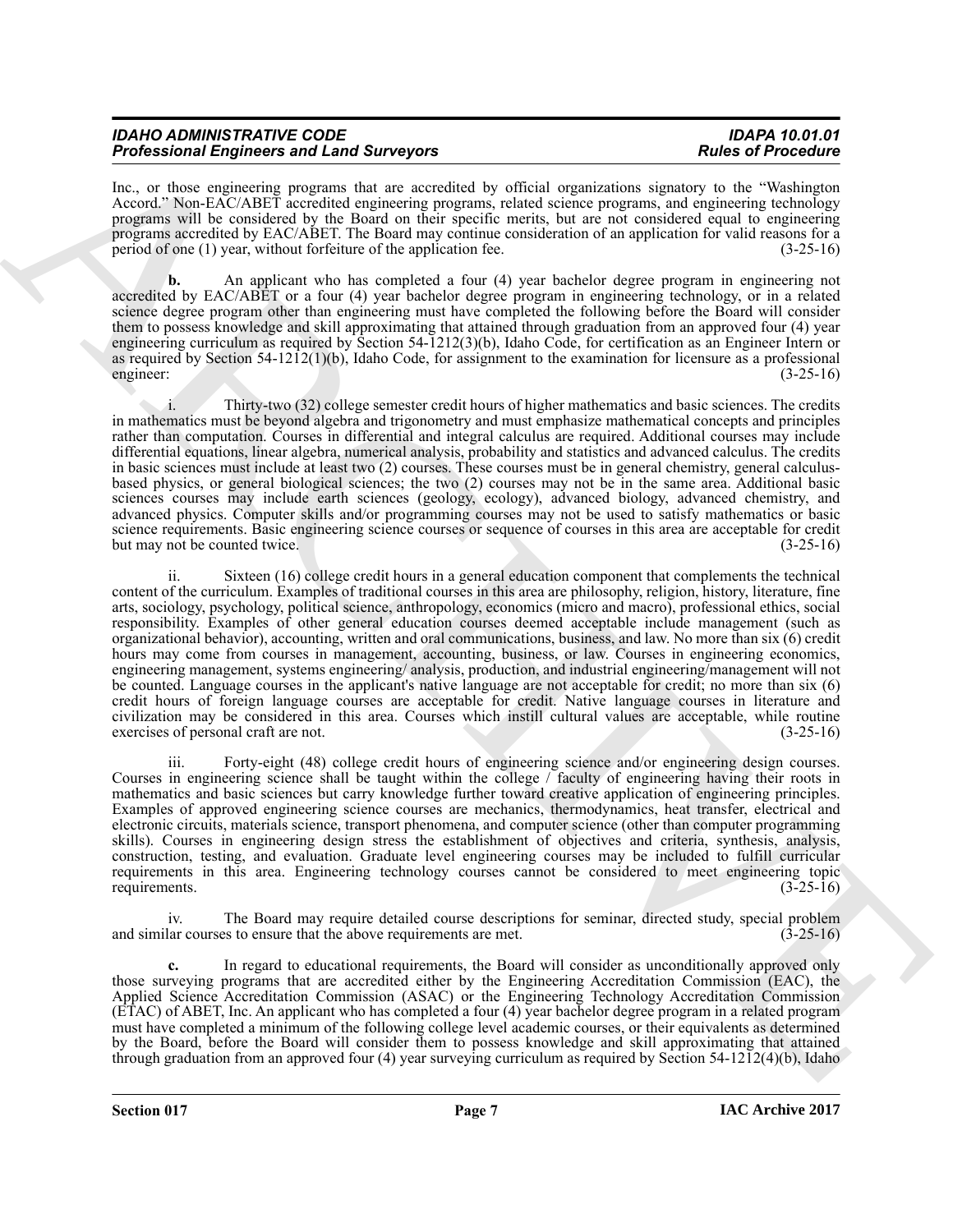#### *IDAHO ADMINISTRATIVE CODE IDAPA 10.01.01 Professional Engineers and Land Surveyors*

Code, for certification as a Land Surveyor Intern or as required by Section 54-1212(2)(b), Idaho Code, for assignment to the examination for licensure as a professional land surveyor:  $(3-29-17)$ to the examination for licensure as a professional land surveyor:

Eighteen (18) college semester credit hours of mathematics and basic sciences. A minimum of twelve (12) credits in mathematics must be beyond basic mathematics, but the credits include college algebra or higher mathematics. These courses must emphasize mathematical concepts and principles rather than computation. Mathematics courses may include college algebra, trigonometry, analytic geometry, differential and integral calculus, linear algebra, numerical analysis, probability and statistics, and advanced calculus. A minimum of six (6) credits must be in basic sciences. These courses must cover one or more of the following topics: general chemistry, advanced chemistry, life sciences (biology), earth sciences (geology, ecology), general physics, and advanced physics. Computer skills and/or programming courses may not be used to satisfy mathematics or basic science requirements; (3-29-17)

ii. Sixteen (16) college semester credit hours in a general education component that complements the technical content of the curriculum. Examples of traditional courses in this area are religion, history, literature, fine arts, sociology, psychology, political science, anthropology, economics, professional ethics, and social responsibility. No more than six (6) credit hours of languages other than English or other than the applicant's native language are acceptable for credit. English and foreign language courses in literature and civilization may be considered in this area. Courses that instill cultural values are acceptable, while routine exercises of personal craft are area. Courses that instill cultural values are acceptable, while routine exercises of personal craft are not;

iii. Thirty (30) college semester credit hours of surveying science and surveying practice. Courses shall be taught by qualified surveying faculty. Examples of surveying courses are basic surveying, route surveying, geodesy, geographic information systems, land development design and planning, global positioning systems, photogrammetry, mapping, survey adjustment and coordinates systems, cartography, legal descriptions, and remote sensing. Required courses will include a minimum of basic surveying, route surveying, geodesy, surveying law, public land survey system and global positioning systems. Graduate-level surveying courses can be included to fulfill curricular requirements in this area.

**d.** The Board may require an independent evaluation of the engineering education of an applicant who has a non-EAC/ABET accredited engineering degree or a non-engineering degree. Such evaluation shall be done through an organization approved by the Board and shall be done at the expense of the applicant to ensure that the applicant has completed the coursework requirements of Subsection 017.02.b. The Board may table action on the application pending receipt of the evaluation, and, in the event the applicant does not provide the evaluation within one (1) year, the Board may terminate the application, in which case the application fee shall be forfeited. (4-11-15)

<span id="page-7-3"></span><span id="page-7-0"></span>**03. Excused Non-Attendance at Exam**. In the event that an applicant cannot attend an examination, he shall immediately notify the Board to that effect and shall state the reason for non-attendance. Normally, no more than one (1) valid excuse and reassignment shall be granted to an applicant. If an applicant fails to appear for two (2) administrations of an examination their application may be terminated and they may be required to submit a new<br>application and pay a new application fee in order to be reconsidered. (3-30-01) application and pay a new application fee in order to be reconsidered.

From European and Law spectral and the spectral and the spectral and the spectral and the spectral and the spectral and the spectral and the spectral and the spectral and the spectral and the spectral and the spectral and **04. Two Examinations for Engineering Licensure**. The complete examining procedure for licensure as a professional engineer normally consists of two (2) separate written examinations. The first is the Fundamentals of Engineering examination for engineer intern certification, and the second is the Principles and Practice of Engineering for professional engineer licensure. The examination shall be a duration as determined by the Board. Normally, applicants are eligible to take the Fundamentals of Engineering examination during the last or second-tolast semester of or after graduation from an accredited bachelor of science engineering program. A certificate as an Engineer Intern will be issued only to those student applicants who earn a passing grade on the examination and who receive a degree. Having passed the Fundamentals of Engineering examination, applicants will be required to take the Principles and Practice of Engineering examination at a later date when qualified by experience. (3-29-10 Principles and Practice of Engineering examination at a later date when qualified by experience.

**05. Fundamentals of Engineering**. The Fundamentals of Engineering examination will cover such subjects as are ordinarily given in engineering college curricula and which are common to all fields of practice. The examination may also cover subject matters that are specific to the engineering discipline of the applicants'<br>education. (5-8-09) education. (5-8-09)

#### <span id="page-7-2"></span><span id="page-7-1"></span>**06. Principles and Practice of Engineering -- Disciplines**. The Principles and Practice of Engineering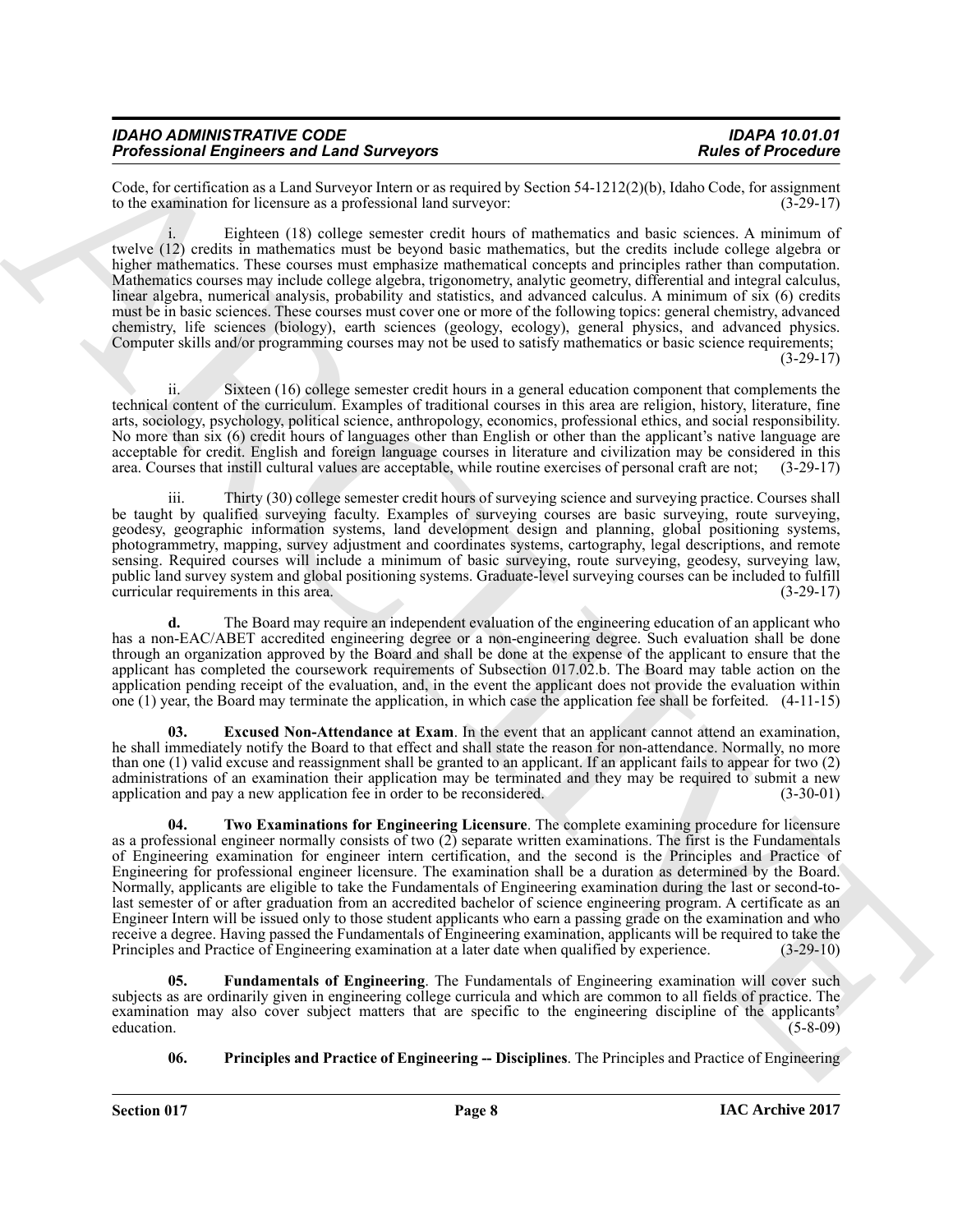| <b>IDAHO ADMINISTRATIVE CODE</b>                 | <b>IDAPA 10.01.01</b>     |
|--------------------------------------------------|---------------------------|
| <b>Professional Engineers and Land Surveyors</b> | <b>Rules of Procedure</b> |

<span id="page-8-6"></span>examination will cover the practice of engineering to test the applicant's fitness to assume responsibility for engineering works affecting the public health, safety and welfare. Separate examinations will be given to test the applicant's fitness in any discipline for which there is an examination which, in the opinion of the Board, meets the requirements of duration and difficulty necessary to adequately test the applicant's fitness to practice in that particular discipline. The Board may use examinations prepared by the National Council of Examiners for Engineering and Surveying (NCEES) or it may prepare or commission the preparation of, or utilize other state examinations in disciplines other than those for which examinations may be available from NCEES. (3-25-16) disciplines other than those for which examinations may be available from NCEES.

From Earth Engines and Length Surveyers, which the spherally state and the spherally selected in the spherally selected in the spherally selected in the spherally selected in the spherally selected in the spherally select **07. Two Examinations for Land Surveying Licensure**. The complete examining procedure for licensure as a professional land surveyor consists of two (2) separate written examinations. The first is the Fundamentals of Surveying examination for land surveyor intern certification, and the second is the Principles and Practice of Surveying for professional land surveyor licensure. The examination shall be a duration as determined by the Board. Having passed the Fundamentals of Surveying examination, applicants will be required to take the Principles and Practice of Surveying examination at a later date when qualified by experience. The examination shall cover the theory and principles of surveying, the practice of land surveying and the requirements of legal enactments. The Principles and Practice of Surveying examination may consist of separate modules, each of which must be passed. (3-29-10)  $p$ assed.  $(3-29-10)$ 

<span id="page-8-2"></span>**08. Oral or Unassembled Examinations**. An oral examination or unassembled written examination, in addition to the prescribed written examination, may be required for professional engineer and professional land<br>(7-1-93) surveyor applicants.

<span id="page-8-5"></span>**09. Special Examinations**. A special examination, written or oral or both, may be required in certain instances where the applicant is seeking licensure through comity or reciprocity with another state or political entity having required written examinations that are not wholly comparable in length, nature or scope. This examination supplements the certified qualifying record of the applicant and establishes a more common basis for judging the application and awarding a certificate of qualification or licensure in this state. The length of these special examinations shall be determined by the Board, but shall in no case exceed the lengths specified for the regular examination. Special examinations may be given at any date and need not conform with regular examination dates.

(5-8-09)

<span id="page-8-1"></span>**10. Grading**. Each land surveyor intern, engineer intern and professional engineer applicant must normally attain a scaled score of seventy (70) or above on the entire examination or modules as determined by the Board, before being awarded certification or licensure. Examinees on the Principles and Practice of Land Surveying examination must normally attain a scaled score of seventy (70) or above on each module of the examination.

(3-29-10)

<span id="page-8-7"></span>**11. Use of NCEES Examinations**. Examinations prepared and graded by the National Council of Examiners for Engineering and Surveying (NCEES) for professional engineer, engineer intern, professional land surveyors, and land surveyor intern may be used by the Board. The examination for the Idaho specific professional land surveyor shall be the examination as determined by the Board. (3-25-16) land surveyor shall be the examination as determined by the Board.

<span id="page-8-4"></span>**12. Review of Examination by Examinee**. Due to security concerns about the examinations, examinees shall not be allowed to review their examinations. Examinees who fail an examination will be provided a diagnostic analysis of their performance on the examination if such an analysis is available to the Board. (3-20-04)

<span id="page-8-3"></span>**13. Proctoring of Examinations**. Unless otherwise approved, the Board will not proctor an examination for another jurisdiction except State-specific examinations, nor will they request another jurisdiction to proctor an examination for an Idaho applicant. (5-8-09)

#### <span id="page-8-8"></span><span id="page-8-0"></span>**018. REEXAMINATIONS.**

**01. Allowing Reexamination Upon First Failure**. An applicant failing a professional examination on the first attempt, and having requested reexamination as permitted by law, shall be reassigned to the examination for which a failing grade was received. (3-25-16) which a failing grade was received.

<span id="page-8-10"></span><span id="page-8-9"></span>**02. Allowing Reexamination Upon Two or More Failures**. An applicant who has failed a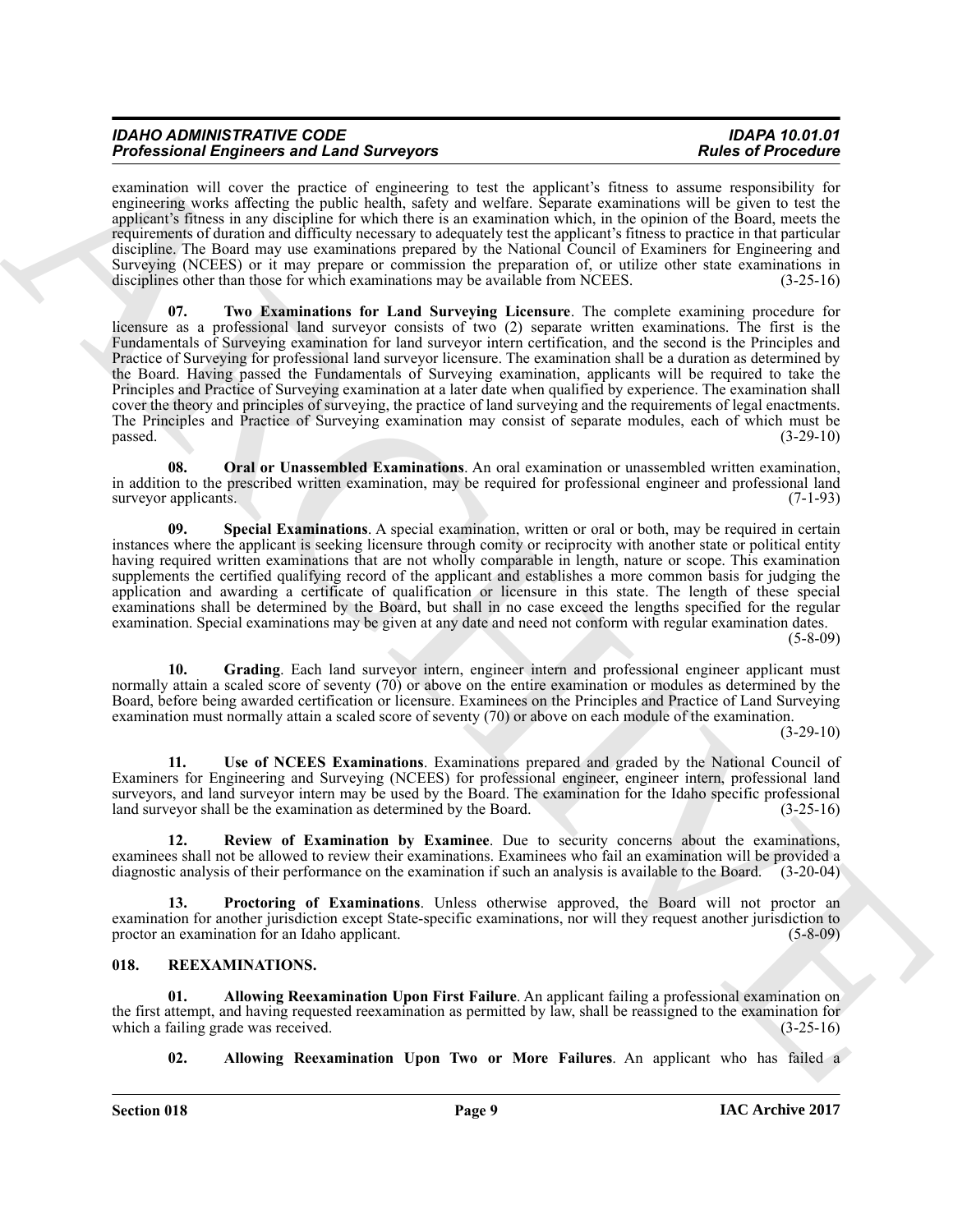| <b>IDAHO ADMINISTRATIVE CODE</b>                 | <b>IDAPA 10.01.01</b>     |
|--------------------------------------------------|---------------------------|
| <b>Professional Engineers and Land Surveyors</b> | <b>Rules of Procedure</b> |

professional examination twice or more may be assigned by the Board to reexamination upon written request and evidence of having met the requirements set forth in Section 54-1214, Idaho Code. (3-25-16) evidence of having met the requirements set forth in Section 54-1214, Idaho Code.

#### <span id="page-9-1"></span><span id="page-9-0"></span>**019. LICENSEES OR CERTIFICATE HOLDERS OF OTHER STATES, BOARDS, AND COUNTRIES.**

Probasional Engineeras and Lens Conservations of the Sixterior Conservation and Results of Proceeding Conservation and Results of Proceeding Conservation and Results of the Sixterior Conservation and Results of the Sixter **01. Interstate Licensure Evaluation**. Each application for an Idaho professional engineer license or professional land surveyor license submitted by an applicant who is licensed as a professional engineer, or licensed as a professional land surveyor, respectively, in one (1) or more states, possessions or territories or the District of Columbia, shall be considered by the Board on its merits, and the application evaluated for substantial compliance with respect to the requirements of the Idaho law related to experience, examination, and education. A minimum of four (4) years of progressive experience after graduation with a bachelor of science degree is required for licensure. Individuals who have passed the National Council of Examiners for Engineering and Surveying (NCEES) examinations for professional engineering or professional land surveying shall be considered to have satisfied the examination requirement for issuance of a license as a professional engineer or professional land surveyor provided that land surveyor applicants also pass the Idaho specific professional land surveying examination. Prescriptive education requirements are as follows:

**a.** Graduates from programs accredited by the Engineering Accreditation Commission of the ABET, Inc., (EAC/ABET), or graduates of university engineering programs accredited by official organizations in countries signatory to the Washington Accord, or graduates of engineering programs with coursework evaluated by the board as being substantially equivalent to EAC/ABET degrees, shall be considered to have satisfied the educational requirement for issuance of a license as a professional engineer. (4-11-15) requirement for issuance of a license as a professional engineer.

**b.** The Board may require an independent evaluation of the engineering education of an applicant who has a non-EAC/ABET accredited four (4) year bachelor degree. Such evaluation shall be done through an organization approved by the Board and shall be done at the expense of the applicant to ensure that they have completed the coursework requirements of Subsection 019.01.c. Such evaluation shall not be required if the applicant has been licensed in another jurisdiction of the United States for an minimum of ten (10) years and has not had any disciplinary action against them and there is none pending, and possesses the education, experience and examination credentials that were specified in the applicable registration chapter in effect in this state at the time such certification was issued. The Board may table action on the application pending receipt of the evaluation, and, in the event the applicant does not provide the evaluation within one (1) year, the Board may terminate the application, in which case the application fee shall be forfeited. (4-11-15)

**c.** An applicant who was originally licensed in another jurisdiction after June 30, 1996 and who has completed a four (4) year bachelor degree program in engineering technology, or in a related science degree program other than engineering must have completed the following before the Board will consider them to possess knowledge and skill approximating that attained through graduation from an approved four (4) year engineering curriculum as required by Section  $54-1212(1)(b)$ , Idaho Code: (4-11-15)

i. Thirty-two (32) college semester credit hours of higher mathematics and basic sciences. The credits in mathematics must be beyond algebra and trigonometry and must emphasize mathematical concepts and principles rather than computation. Courses in differential and integral calculus are required. Additional courses may include differential equations, linear algebra, numerical analysis, probability and statistics and advanced calculus. The credits in basic sciences must include at least two (2) courses. These courses must be in general chemistry, general calculusbased physics, or general biological sciences; the two (2) courses may not be in the same area. Additional basic sciences courses may include earth sciences (geology, ecology), advanced biology, advanced chemistry, and advanced physics. Computer skills and/or programming courses may not be used to satisfy mathematics or basic science requirements. Basic engineering science courses or sequence of courses in this area are acceptable for credit<br>but may not be counted twice. (3-25-16) but may not be counted twice.

Sixteen  $(16)$  college credit hours in a general education component that complements the technical content of the curriculum. Examples of traditional courses in this area are philosophy, religion, history, literature, fine arts, sociology, psychology, political science, anthropology, economics (micro and macro), professional ethics, social responsibility. Examples of other general education courses deemed acceptable include management (such as organizational behavior), accounting, written and oral communications, business, and law. No more than six (6) credit hours may come from courses in management, accounting, business, or law. Courses in engineering economics,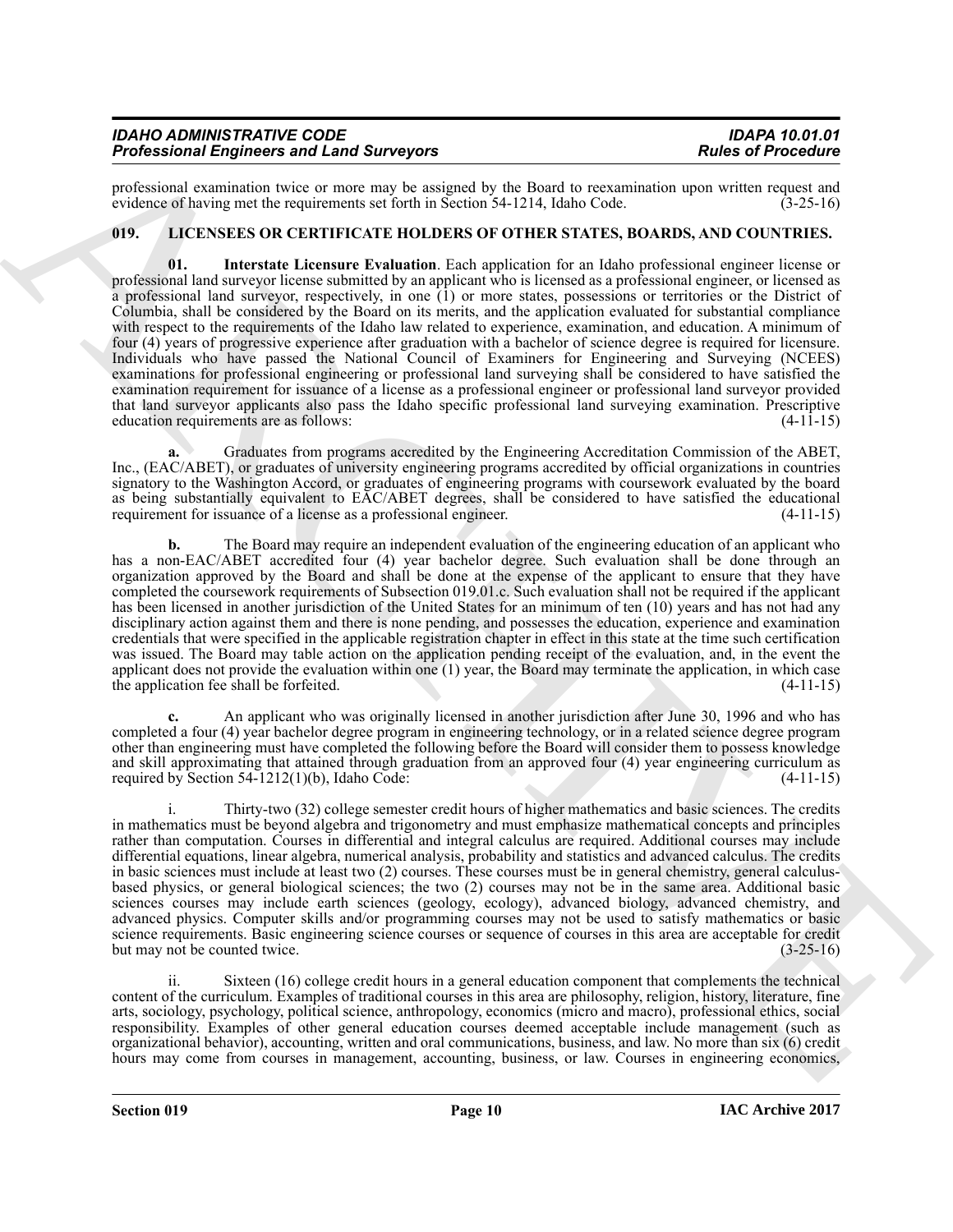| <b>IDAHO ADMINISTRATIVE CODE</b>                 | <b>IDAPA 10.01.01</b>     |
|--------------------------------------------------|---------------------------|
| <b>Professional Engineers and Land Surveyors</b> | <b>Rules of Procedure</b> |

engineering management, systems engineering/ analysis, production, and industrial engineering/management will not be counted. Language courses in the applicant's native language are not acceptable for credit; no more than six (6) credit hours of foreign language courses are acceptable for credit. Native language courses in literature and civilization may be considered in this area. Courses which instill cultural values are acceptable, while routine exercises of personal craft are not. (3-25-16)

Freeholds Finance and Lemma and the Supersy of the Supersy and the Supersy of the Supersy of the Supersy of the Supersy and the Supersy of the Supersy and the Supersy and the Supersy and the Supersy and the Supersy and th iii. Forty-eight (48) college credit hours of engineering science and engineering design courses. Courses in engineering science shall be taught within the college / faculty of engineering having their roots in mathematics and basic sciences but carry knowledge further toward creative application of engineering principles. Examples of approved engineering science courses are mechanics, thermodynamics, heat transfer, electrical and electronic circuits, materials science, transport phenomena, and computer science (other than computer programming skills). Courses in engineering design stress the establishment of objectives and criteria, synthesis, analysis, construction, testing, and evaluation. Graduate level engineering courses may be included to fulfill curricular requirements in this area. Engineering technology courses cannot be considered to meet engineering topic requirements. (3-25-16)

**d.** In regard to educational requirements, the Board will consider as unconditionally approved only those surveying programs that are accredited either by the Engineering Accreditation Commission (EAC), the Applied Science Accreditation Commission (ASAC) or the Engineering Technology Accreditation Commission (ETAC) of ABET, Inc. An applicant who has completed a four (4) year bachelor degree program in a related program must have completed a minimum of the following college level academic courses, or their equivalents as determined by the Board, before the Board will consider them to possess knowledge and skill approximating that attained through graduation from an approved four (4) year surveying curriculum as required by Section 54-12 $\overline{12}(2)(b)$ , Idaho Code, for licensure as a professional land surveyor: (3-29-17)

i. Eighteen (18) college semester credit hours of mathematics and basic sciences. A minimum of twelve (12) credits in mathematics must be beyond basic mathematics, but the credits include college algebra or higher mathematics. These courses must emphasize mathematical concepts and principles rather than computation. Mathematics courses may include college algebra, trigonometry, analytic geometry, differential and integral calculus, linear algebra, numerical analysis, probability and statistics, and advanced calculus. A minimum of six (6) credits must be in basic sciences. These courses must cover one or more of the following topics: general chemistry, advanced chemistry, life sciences (biology), earth sciences (geology, ecology), general physics, and advanced physics. Computer skills and/or programming courses may not be used to satisfy mathematics or basic science requirements;

(3-29-17)

ii. Sixteen (16) college semester credit hours in a general education component that complements the technical content of the curriculum. Examples of traditional courses in this area are religion, history, literature, fine arts, sociology, psychology, political science, anthropology, economics, professional ethics, and social responsibility. No more than six (6) credit hours of languages other than English or other than the applicant's native language are acceptable for credit. English and foreign language courses in literature and civilization may be considered in this area. Courses that instill cultural values are acceptable, while routine exercises of personal craft are area. Courses that instill cultural values are acceptable, while routine exercises of personal craft are not;

iii. Thirty (30) college semester credit hours of surveying science and surveying practice. Courses shall be taught by qualified surveying faculty. Examples of surveying courses are basic surveying, route surveying, geodesy, geographic information systems, land development design and planning, global positioning systems, photogrammetry, mapping, survey adjustment and coordinates systems, cartography, legal descriptions, and remote sensing. Required courses will include a minimum of basic surveying, route surveying, geodesy, surveying law, public land survey system and global positioning systems.Graduate-level surveying courses can be included to fulfill curricular requirements in this area.

<span id="page-10-0"></span>**02. International Engineering Licensure Evaluation - Countries or Jurisdictions with Board Approved Licensure Process**. The board may determine the professional engineering licensure process in other countries or jurisdictions within other countries is substantially equivalent to that required 54-1219 Idaho Code. As such, the board may waive prescriptive education and examination requirements if the applicant possesses a professional engineer license credential, attains a minimum of eight (8) years of experience after licensure, provided the applicant has no criminal or outstanding disciplinary action in any country or jurisdiction, and is in good standing with the licensing board within that country or jurisdiction. A bona fide licensing process in another country must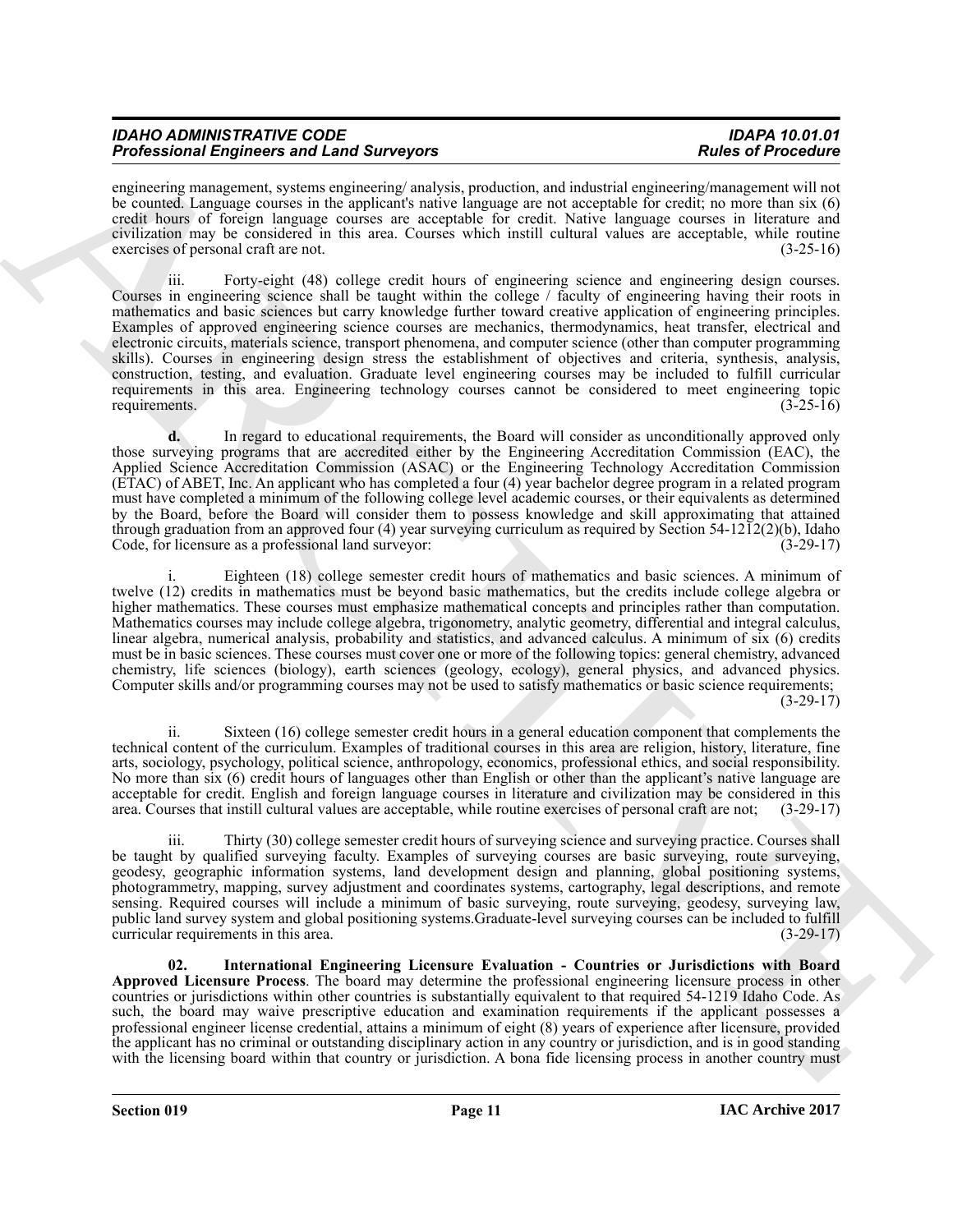| <b>IDAHO ADMINISTRATIVE CODE</b>                 | <b>IDAPA 10.01.01</b>     |
|--------------------------------------------------|---------------------------|
| <b>Professional Engineers and Land Surveyors</b> | <b>Rules of Procedure</b> |

<span id="page-11-3"></span>include requirements of experience, education, testing, a code of professional responsibility, regulation of licensees including the ability take disciplinary action and the willingness, availability, and capacity of a foreign board to release information to the Idaho board in English. (4-11-15)

Probassion Employees and Lemma and Architects and the valid and the state of Procedure and Architects and Architects and Architects and Architects and Architects and Architects and Architects and Architects and Architects **03. International Engineering Licensure Evaluation - Countries or Jurisdictions without a Board Approved Licensure Process**. Each application for an Idaho professional engineer license submitted by an applicant who is licensed as a professional engineer in one (1) or more foreign countries or jurisdictions within a country, shall be considered by the board on its merits, and the application evaluated for substantial compliance with the requirements of Idaho law with respect to experience, examination, and education. A minimum of four (4) years of progressive experience after graduation is required for licensure. The board will require two (2) years of experience working in the United States or two (2) years of experience working on projects requiring the knowledge and use of codes and standards similar to those utilized in the United States where the experience is validated by a professional engineer licensed in the United States. The board may postpone acting on or deny an application for a license by comity if disciplinary or criminal action related to the applicant's practice has been taken or is pending in any country or jurisdiction. Applicants must have passed a professional engineering examination administered by NCEES. Applicants who meet the residency requirements of 54-1212, Idaho Code, may be assigned to an examination in Idaho only after four (4) years of experience after graduation from a program that meets the education requirements of the board. Prescriptive education requirements are as follows: (4-11-15) of the board. Prescriptive education requirements are as follows:

**a.** Graduates of engineering university programs accredited by official organizations in countries signatory to the Washington Accord or graduates of engineering university programs accredited by EAC/ABET or evaluated by the board as being substantially equivalent to EAC/ABET programs shall be considered to have satisfied<br>the educational requirement for issuance of a license as a professional engineer. (4-11-15) the educational requirement for issuance of a license as a professional engineer.

**b.** The board may require an independent credentials evaluation of the engineering education of an applicant who was educated outside the United States whose university engineering program is not accredited by an official organization in countries signatory to the Washington Accord or has a non-EAC/ABET accredited engineering degree. Such evaluation shall be done through NCEES or another organization approved by the board and shall be done at the expense of the applicant. (4-11-15) and shall be done at the expense of the applicant.

**c.** The board may require an independent credentials evaluation of the education for an applicant who has completed a four (4) year bachelor degree program outside the United States in engineering technology, or in a related science degree program other than engineering and must demonstrate completion of the requirements of Subsection 019.01.c. before the Board will consider the applicant to possess the knowledge and skill approximating that attained through graduation from an approved four (4) year engineering curriculum as required by Section 54-  $1212(1)(b)$ , Idaho Code. Such evaluation shall be done through NCEES or another organization approved by the board and shall be done at the expense of the applicant. (4-11-15) board and shall be done at the expense of the applicant.

<span id="page-11-4"></span>**04. Waiver of Prescriptive Engineering Licensure Evaluation for Unique International Expertise**. The board may waive the prescriptive licensure evaluation requirements of 019.03 for international applicants who, in the board's opinion, are qualified by reason of education and experience and offer unique technical expertise, provided the licensee meets the requirements of 54-1219 Idaho Code. (4-11-15)

<span id="page-11-2"></span>**05. Denials or Special Examinations**. An application from a licensee of another state, possession or territory, District of Columbia, or foreign country may be denied by the Board for any just cause and the application<br>fee retained: or the Board may approve the applicant for a special written and/or oral examination. (4-1 fee retained; or the Board may approve the applicant for a special written and/or oral examination.

<span id="page-11-1"></span>**06. Business Entity Requirements**. No application for a certificate of authorization to practice or offer to practice professional engineering or professional land surveying, or both, in Idaho by a business entity authorized to practice professional engineering or professional land surveying, or both, in one (1) or more states, possessions or territories, District of Columbia, or foreign countries shall be considered by the Board unless such application includes the name and address of the individual or individuals, duly licensed to practice professional engineering or professional land surveying or both in this state, who will be in responsible charge of the engineering or land surveying services, or both, as applicable, to be rendered by the business entity in Idaho. The said individual or individuals must certify or indicate to the Board their willingness to assume responsible charge. (4-11-15) individuals must certify or indicate to the Board their willingness to assume responsible charge.

#### <span id="page-11-5"></span><span id="page-11-0"></span>**020. RETIRED AND EXPIRED LICENSES.**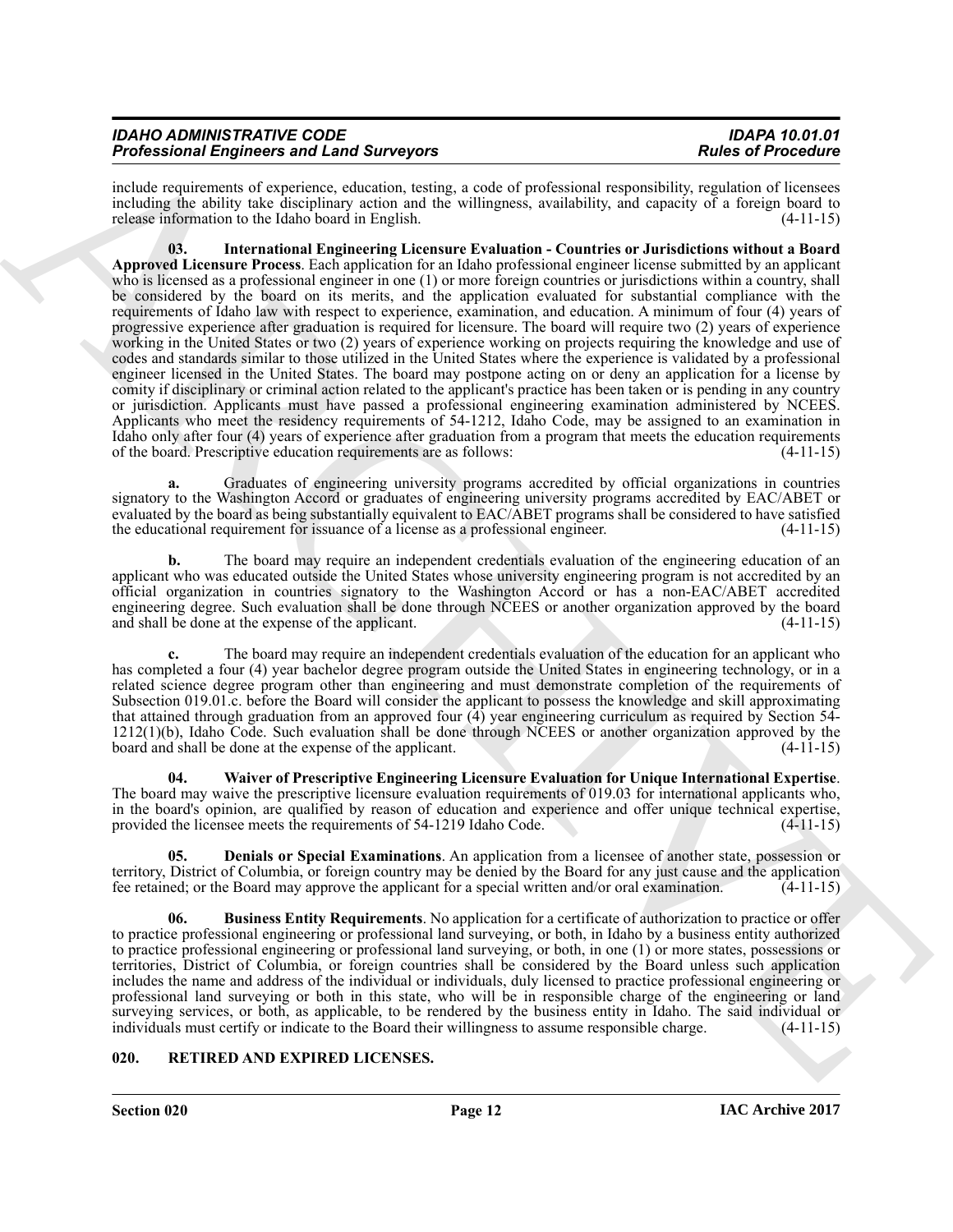<span id="page-12-12"></span>**01. Reinstatement -- Disciplinary**. Licensees who choose to convert their license to retired status as part of a disciplinary action, or in lieu of discipline, or in lieu of compliance with continuing professional development requirements, may be reinstated upon written request. The board will consider the reinstatement request at a hearing or may waive the hearing for minor violations. (3-25-16)

<span id="page-12-13"></span>**02. Reinstatement -- Nondisciplinary**. Licensees who chose to convert their license to retired status not as part of a disciplinary action or who want to reinstate an expired license may request reinstatement in writing. Reinstatement may require a hearing by the board. (3-25-16)

<span id="page-12-5"></span>**03. Continuing Professional Development**. Licensees requesting reinstatement must demonstrate compliance with the continuing professional development requirements described in IDAPA 10.01.04, "Rules of Continuing Professional Development." as a condition of reinstatement. Continuing Professional Development," as a condition of reinstatement.

<span id="page-12-11"></span>**Practice Not Permitted**. Retired or expired status does not permit a licensee or certificate holder to engage in the practice of professional engineering or professional land surveying. (3-25-16)

**Designation**. Licensees who chose retired status shall represent themselves with the title of Professional Engineer Retired or Professional Land Surveyor Retired or similar designation. (3-25-16)

<span id="page-12-10"></span><span id="page-12-9"></span><span id="page-12-8"></span><span id="page-12-6"></span>**06. Fee for Renewal**. The fee for renewing a retired license shall be as established by the Board.  $(3-25-16)$ 

**07. Fee for Reinstatement of Retired License**. The fee for reinstatement of a retired license to active practice shall be as required for renewals in Section 54-1216, Idaho Code. (3-25-16)

**08.** Fee for Reinstatement of Expired License. The fee for reinstatement of an expired license or e to active practice shall be as required for delayed renewals in Section 54-1216, Idaho Code. (3-25-16) certificate to active practice shall be as required for delayed renewals in Section 54-1216, Idaho Code.

<span id="page-12-7"></span>**09. Eligibility**. Unless otherwise approved by the Board, only unexpired licensees are eligible to o retired status. (3-25-16) convert to retired status.

#### <span id="page-12-14"></span><span id="page-12-0"></span>**021. RIGHT TO PUBLISH DISCIPLINARY ACTIONS.**

Profits around Empire can see Farming Profits and Survey or Business only clumps to cover the thermonic cover of the second section of the second section of the second section of the second section of the second section o The Board office may disclose the filing and the nature of a complaint, but may not disclose the details of an investigation or the adjudication except to law enforcement agencies. Details of the investigation and the adjudication may be disclosed to licensing entities in other jurisdictions following final disposition of the matter. Final, formal enforcement shall be public information. Following a hearing or the entry of a consent agreement, the Board may publish a summary of any order issued by it, in a newsletter or newspaper of general circulation or, for a period of up to ten (10) years, may post it on the Internet. (4-7-11)

#### <span id="page-12-4"></span><span id="page-12-1"></span>**022. REQUIREMENTS TO BE CONSIDERED "EXCEPTIONAL" UNDER SECTION 54-1223(2), IDAHO CODE.**

**01. Waiver of the Fundamentals of Engineering Examination**. In order to be considered "exceptional" under Section 54-1223(2), Idaho Code, an applicant for licensure as a professional engineer, either by examination or by comity, who seeks waiver of the fundamentals of engineering examination, must have a record of service and contributions beyond the ordinary in two (2) of the following three (3) areas: (5-8-09) service and contributions beyond the ordinary in two  $(2)$  of the following three  $(3)$  areas:

<span id="page-12-3"></span><span id="page-12-2"></span>

| а. | Professional or technical; | $(4-5-00)$ |
|----|----------------------------|------------|
| b. | Business or industry; and  | $(4-5-00)$ |
| c. | Community or cultural.     | $(4-5-00)$ |

**02.** Activities Which the Board Believes are Exceptional. Examples of activities which the Board are exceptional are: (4-5-00) believes are exceptional are: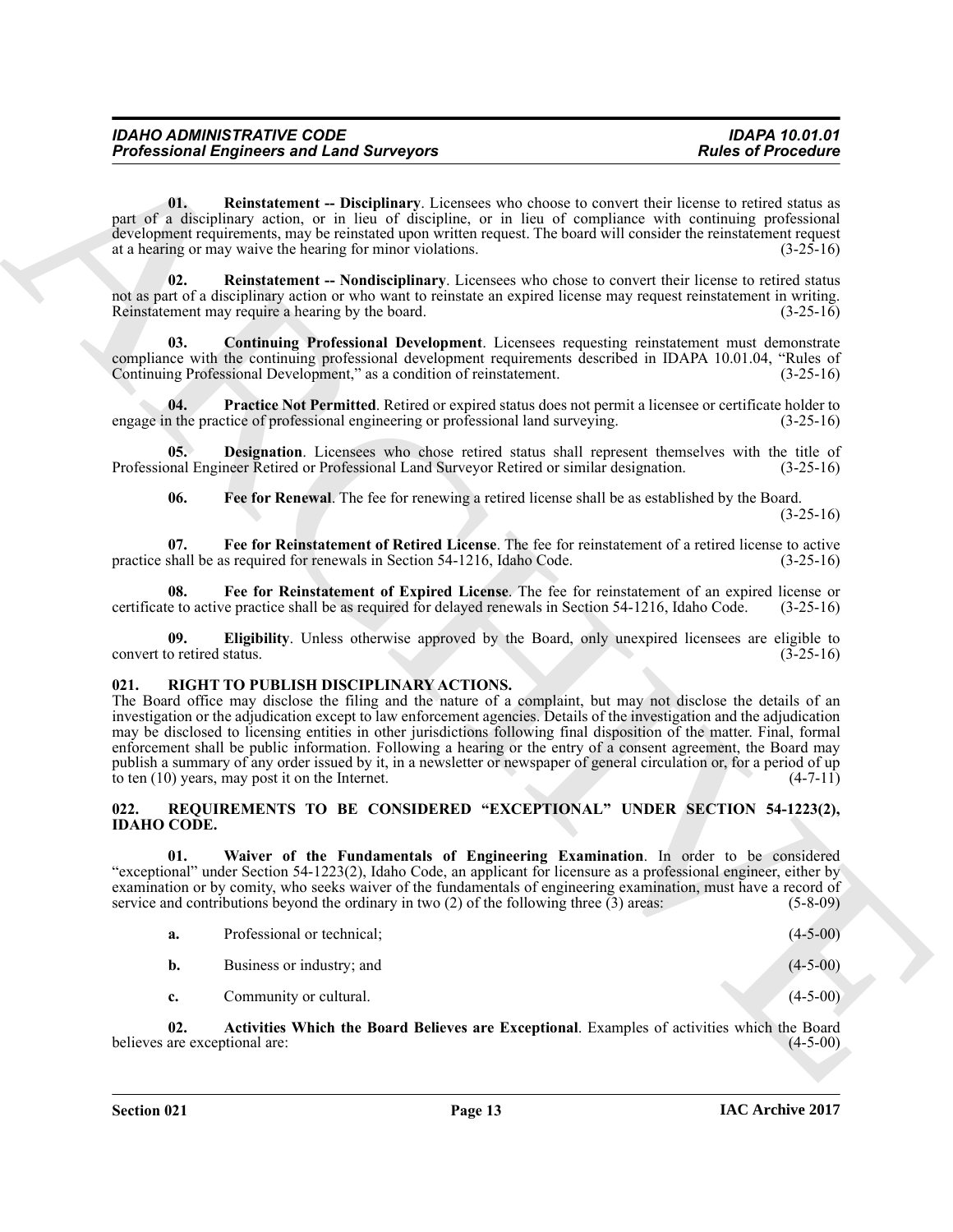<span id="page-13-6"></span>

|                | <b>IDAHO ADMINISTRATIVE CODE</b><br><b>Professional Engineers and Land Surveyors</b>                                                                                                                                                                                                                                                                                                                                                                                                                                                                                                                                                                                                                                                                                                                                                                                                                                                                                                                                                                                                                                                                                                                                                                                                                                                                                                                                                                                                                                                                                                                                                                                                                                 | <b>IDAPA 10.01.01</b><br><b>Rules of Procedure</b> |
|----------------|----------------------------------------------------------------------------------------------------------------------------------------------------------------------------------------------------------------------------------------------------------------------------------------------------------------------------------------------------------------------------------------------------------------------------------------------------------------------------------------------------------------------------------------------------------------------------------------------------------------------------------------------------------------------------------------------------------------------------------------------------------------------------------------------------------------------------------------------------------------------------------------------------------------------------------------------------------------------------------------------------------------------------------------------------------------------------------------------------------------------------------------------------------------------------------------------------------------------------------------------------------------------------------------------------------------------------------------------------------------------------------------------------------------------------------------------------------------------------------------------------------------------------------------------------------------------------------------------------------------------------------------------------------------------------------------------------------------------|----------------------------------------------------|
| a.             | Serving as an officer or committee chair;                                                                                                                                                                                                                                                                                                                                                                                                                                                                                                                                                                                                                                                                                                                                                                                                                                                                                                                                                                                                                                                                                                                                                                                                                                                                                                                                                                                                                                                                                                                                                                                                                                                                            | $(4-5-00)$                                         |
| b.             | Originating projects or initiatives;                                                                                                                                                                                                                                                                                                                                                                                                                                                                                                                                                                                                                                                                                                                                                                                                                                                                                                                                                                                                                                                                                                                                                                                                                                                                                                                                                                                                                                                                                                                                                                                                                                                                                 | $(4-5-00)$                                         |
| c.             | Investing time or energy into the community;                                                                                                                                                                                                                                                                                                                                                                                                                                                                                                                                                                                                                                                                                                                                                                                                                                                                                                                                                                                                                                                                                                                                                                                                                                                                                                                                                                                                                                                                                                                                                                                                                                                                         | $(4-5-00)$                                         |
| d.             | Authoring significant publications; and                                                                                                                                                                                                                                                                                                                                                                                                                                                                                                                                                                                                                                                                                                                                                                                                                                                                                                                                                                                                                                                                                                                                                                                                                                                                                                                                                                                                                                                                                                                                                                                                                                                                              | $(4-5-00)$                                         |
| е.             | Receiving significant awards.                                                                                                                                                                                                                                                                                                                                                                                                                                                                                                                                                                                                                                                                                                                                                                                                                                                                                                                                                                                                                                                                                                                                                                                                                                                                                                                                                                                                                                                                                                                                                                                                                                                                                        | $(4-5-00)$                                         |
| 03.            | Activities Which the Board Believes Are Ordinary. Examples of activities which the Board<br>believes are only ordinary are:                                                                                                                                                                                                                                                                                                                                                                                                                                                                                                                                                                                                                                                                                                                                                                                                                                                                                                                                                                                                                                                                                                                                                                                                                                                                                                                                                                                                                                                                                                                                                                                          | $(4-5-00)$                                         |
| a.             | Completing routine job assignments;                                                                                                                                                                                                                                                                                                                                                                                                                                                                                                                                                                                                                                                                                                                                                                                                                                                                                                                                                                                                                                                                                                                                                                                                                                                                                                                                                                                                                                                                                                                                                                                                                                                                                  | $(4-5-00)$                                         |
| $\mathbf{b}$ . | Holding membership in professional and technical societies;                                                                                                                                                                                                                                                                                                                                                                                                                                                                                                                                                                                                                                                                                                                                                                                                                                                                                                                                                                                                                                                                                                                                                                                                                                                                                                                                                                                                                                                                                                                                                                                                                                                          | $(4-5-00)$                                         |
| c.             | Contributing money to causes;                                                                                                                                                                                                                                                                                                                                                                                                                                                                                                                                                                                                                                                                                                                                                                                                                                                                                                                                                                                                                                                                                                                                                                                                                                                                                                                                                                                                                                                                                                                                                                                                                                                                                        | $(4-5-00)$                                         |
| d.             | Attending community events; and                                                                                                                                                                                                                                                                                                                                                                                                                                                                                                                                                                                                                                                                                                                                                                                                                                                                                                                                                                                                                                                                                                                                                                                                                                                                                                                                                                                                                                                                                                                                                                                                                                                                                      | $(4-5-00)$                                         |
| e.             | Owning a business.                                                                                                                                                                                                                                                                                                                                                                                                                                                                                                                                                                                                                                                                                                                                                                                                                                                                                                                                                                                                                                                                                                                                                                                                                                                                                                                                                                                                                                                                                                                                                                                                                                                                                                   | $(4-5-00)$                                         |
| 023.           | PROFESSIONAL ENGINEER LICENSURE FOR FACULTY APPLICANTS.<br>Written examinations related to applicable laws and rules for engineering licensure based upon criteria established by<br>the board shall be offered to Idaho college or university faculty applicants whose credentials have been approved by<br>the board and who possess an earned doctorate degree. The credentials the board considers in this regard should<br>include the applicant's university course work completed, the applicant's thesis and dissertation work, the applicant's<br>peer reviewed publications, and the nature of the applicant's professional experience. A satisfactory application,<br>along with a passing score on the examination exempts the applicant from the written technical examinations, and<br>may qualify the applicant for a restricted license as a professional engineer. The restricted license applies only to<br>college or university related teaching upper division design subjects. All conditions for maintaining licensure, such as<br>compliance with the laws and rules of the Board, fees and continuing professional development are the same as<br>required for all licensees. The restricted license is effective from the date of issuance until such time as the licensee<br>ceases to be a faculty member of an Idaho college or university, unless not renewed, retired, suspended or revoked<br>and is subject to renewal requirements established in 54-1216, Idaho Code. Teaching and teaching work products are<br>exempt from the requirements of sealing and signing engineering work under $54$ -1215(c), Idaho Code. Restricted<br>licensees are not required to obtain a seal. | $(3-29-17)$                                        |
| $024. - 994.$  | (RESERVED)                                                                                                                                                                                                                                                                                                                                                                                                                                                                                                                                                                                                                                                                                                                                                                                                                                                                                                                                                                                                                                                                                                                                                                                                                                                                                                                                                                                                                                                                                                                                                                                                                                                                                                           |                                                    |
| 995.           | <b>ADMINISTRATIVE APPEALS.</b><br>Persons desiring to contest the actions taken in accordance with these rules shall seek administrative relief under the<br>Attorney General's Rules, IDAPA 04.11.01, "Idaho Rules of Administrative Procedure of the Attorney General."                                                                                                                                                                                                                                                                                                                                                                                                                                                                                                                                                                                                                                                                                                                                                                                                                                                                                                                                                                                                                                                                                                                                                                                                                                                                                                                                                                                                                                            | $(4-22-94)$                                        |
| 996.           | (RESERVED)                                                                                                                                                                                                                                                                                                                                                                                                                                                                                                                                                                                                                                                                                                                                                                                                                                                                                                                                                                                                                                                                                                                                                                                                                                                                                                                                                                                                                                                                                                                                                                                                                                                                                                           |                                                    |
| 997.           | PUBLIC RECORDS ACT COMPLIANCE.<br>The records associated with the Board are subject to the provisions of the Idaho Public Records Act, Title 74, Chapter                                                                                                                                                                                                                                                                                                                                                                                                                                                                                                                                                                                                                                                                                                                                                                                                                                                                                                                                                                                                                                                                                                                                                                                                                                                                                                                                                                                                                                                                                                                                                             |                                                    |

#### <span id="page-13-7"></span><span id="page-13-5"></span><span id="page-13-0"></span>**023. PROFESSIONAL ENGINEER LICENSURE FOR FACULTY APPLICANTS.**

#### <span id="page-13-1"></span>**024. -- 994. (RESERVED)**

#### <span id="page-13-2"></span>**995. ADMINISTRATIVE APPEALS.**

#### <span id="page-13-3"></span>**996. (RESERVED)**

#### <span id="page-13-4"></span>**997. PUBLIC RECORDS ACT COMPLIANCE.**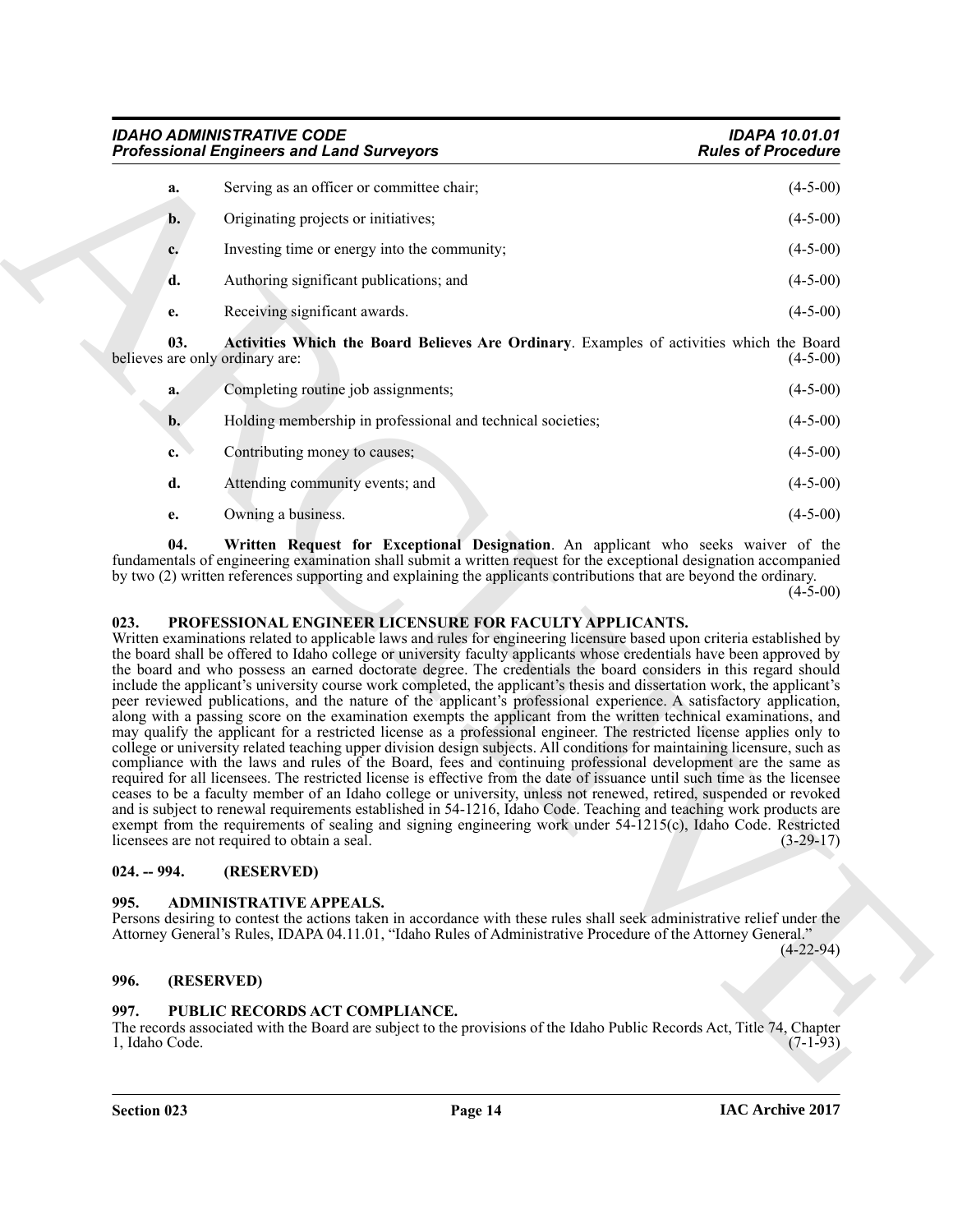#### *IDAHO ADMINISTRATIVE CODE IDAPA 10.01.01 Professional Engineers and Land Surveyors Rules of Procedure*

#### <span id="page-14-0"></span>**998. INCLUSIVE GENDER.**

<span id="page-14-1"></span>For the purpose of this chapter, words used in the masculine gender include the feminine, or vice versa, where appropriate. (7-1-93) appropriate.

ARCHIVE **999.** SEVERABILITY.<br>The rules governing this chapter are severable. If any rule, or part thereof, or the application of such rule to any The rules governing this chapter are severable. If any rule, or part thereof, or the application of such rule to any person or circumstance is declared invalid, that invalidity does not affect the validity of any remaining portion of this chapter. (7-1-93)